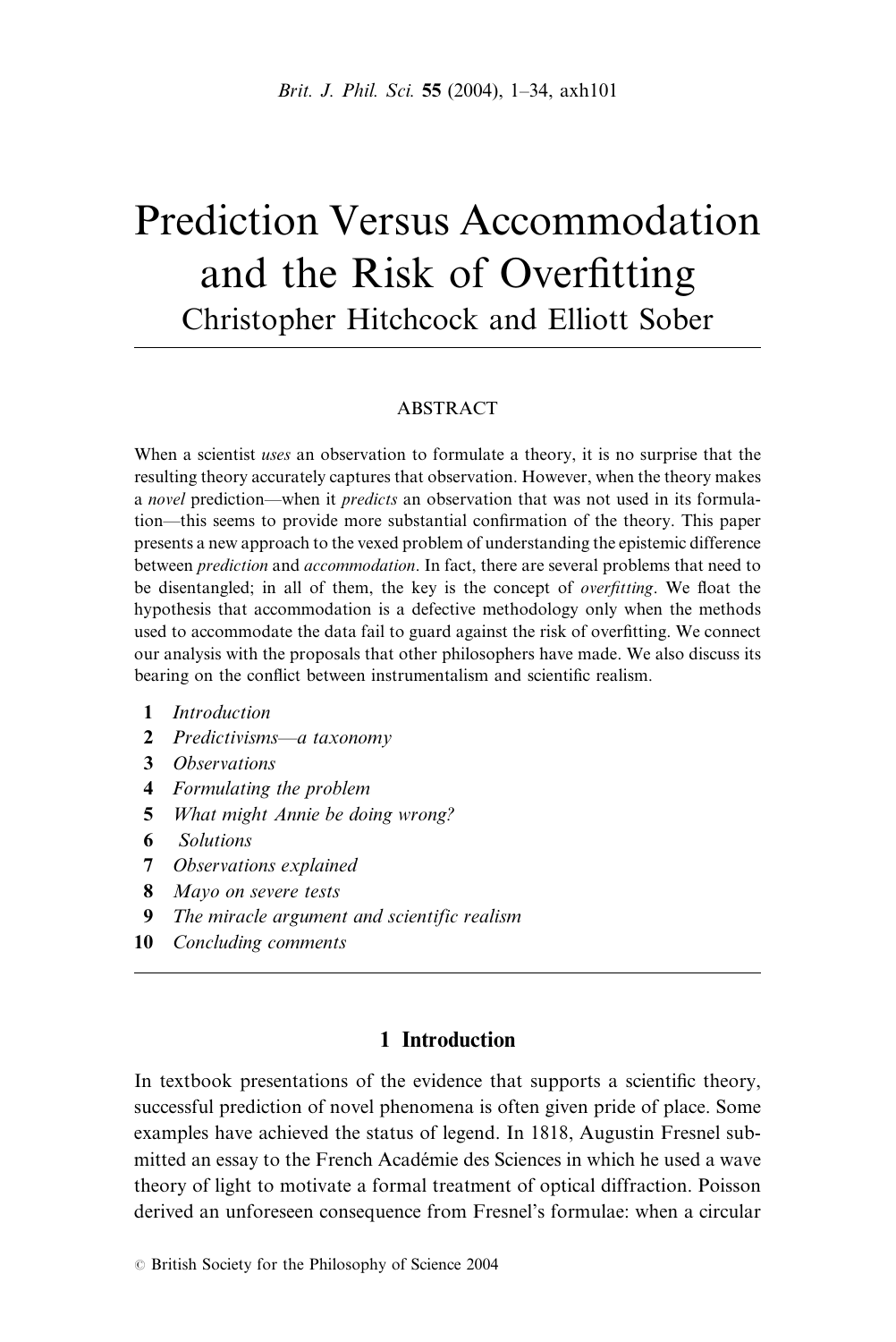disk is illuminated by a point source of light, the center of its geometric shadow will be illuminated as brightly as if the disk were not present. This prediction was experimentally confirmed by Arago. In 1871, Mendeleev used his periodic table to predict the existence of three unknown elements; within 15 years, gallium, scandium, and germanium had been discovered. Einstein used his general theory of relativity to predict the bending of starlight by massive objects such as the sun. Eddington later confirmed this prediction with observations made during the eclipse of 1919. Of course, these theories also fit many phenomena that were previously known. Fresnel's theory fit the known phenomenon of linear diffraction; Mendeleev's table accommodated the 62 known elements; Einstein's General Theory fit the advance of the perihelion of Mercury (known since the middle of the nineteenth century), not to mention many of the confirmed consequences of special relativity and classical gravitational theory. The prediction of a novel phenomenon is certainly more dramatic than the accommodation of some previously known phenomenon, but does the former provide better support for a theory than the latter? Is the difference genuinely *epistemological*, or merely *psychological*?

This issue has engaged philosophers of science for more than a century and a half. Whewell ([1840]) emphasized the importance of predictive novelty in his philosophy of inductive science, while Mill ([1843]) claimed that no serious scientific mind could grant more than a psychological distinction between prediction and accommodation. The issue drives a wedge between what Musgrave ([1974]) calls *logical* and *historical* theories of confirmation. According to the former, the extent to which data  $D$  confirms theory  $T$  is purely a function of the logical and mathematical relationships that connect  $T$  and  $D$  (and the relevant background knowledge); the times at which  $T$  was propounded and  $D$ was known are incidental, and have nothing to do with confirmation. Logical theories of confirmation include Hempel's ([1945]) theory of instance confirmation, Glymour's ([1980]) bootstrap theory of confirmation, and the likelihood approach of Edwards ([1972]) and Royall ([1997]). By contrast, historical theories of confirmation assert that the time at which a theory was propounded, and even the thought processes that went into its construction, can affect the theory's epistemic status. Popper's falsificationist methodology (Popper [1959]) fits this model. A theory that successfully predicts some novel phenomenon is *corroborated*, since it has survived an attempt at falsification, whereas a theory that accommodates some previously known phenomenon is not corroborated, since it did not run the risk of falsification. Classical statistical hypothesis-testing also conforms to this pattern, with its demand that hypotheses, as well as sample sizes and significance levels, be specified before the data are gathered.

In this paper, we develop a novel approach to the problem of prediction versus accommodation. We adopt a broadly instrumentalist perspective,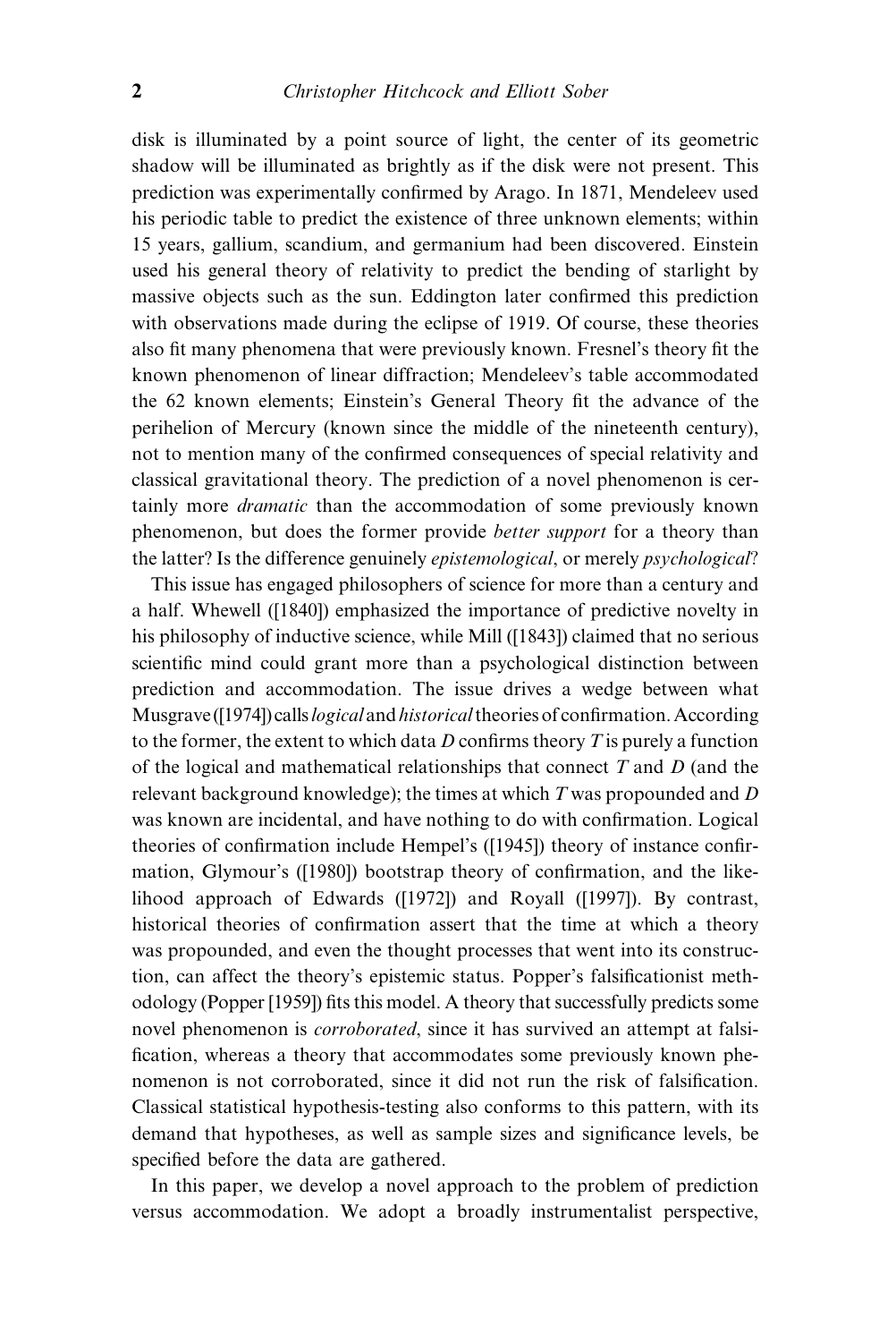according to which an important goal of scientific theorizing is to identify hypotheses that generate accurate predictions.<sup>1</sup> We do not claim that this is the only legitimate goal of science; science can have many goals. But attending to the goal of predictive accuracy provides a powerful purchase on the problem of prediction versus accommodation. Theorists who aim to accommodate some known set of data run the risk of committing a methodological sin overfitting the data; and overfitting is a sin precisely because it undermines the goal of predictive accuracy. Prediction is at least sometimes better than accommodation, both because it can provide a measure of protection against overfitting, and because successful prediction can provide evidence that overfitting has not occurred. When it is known that the data have been accommodated while guarding against the risk of overfitting, however, both of these advantages are lost. Indeed, since accommodation involves making use of relevant evidence, accommodation will sometimes be superior to prediction. We develop these claims in detail using a hypothetical example. While it remains to be seen whether the vastly more complex examples mentioned in the opening paragraph can be subjected to a similar analysis, we hope our account will at least highly suggestive of how the story might go in at least some of those examples.

#### 2 Predictivisms—a taxonomy

The view that prediction is superior to accommodation may be called `predictivism'. `Accommodationism' is normally understood to be the denial of predictivism, but one can imagine an even stronger view (defended by no one that we are aware of ) according to which accommodation is actually superior to prediction. Our own view will be a mixture of all three: in some circumstances prediction is superior to accommodation; in others there is no advantage to one over the other; and in a third class of cases, accommodation is actually superior to prediction. Nonetheless, we will initially identify ourselves as predictivists. There are two reasons for this. First, we find it helpful to approach the problem by asking the question: 'What is wrong with accommodation?' (as we do in Section 5). Second, it is easiest to give an overview of our position by locating it within a taxonomy of predictivisms. Our taxonomy will be based on three distinctions.

First, we distinguish global and local predictivisms. Global predictivism maintains that a theory which successfully predicts some observation will always be superior to one that accommodates the same observation. Local predictivism maintains only that prediction is sometimes superior to

<sup>1</sup> This version of instrumentalism has nothing to do with the thesis that theories lack truth values. See Sober ([1998], [2002]) for discussion.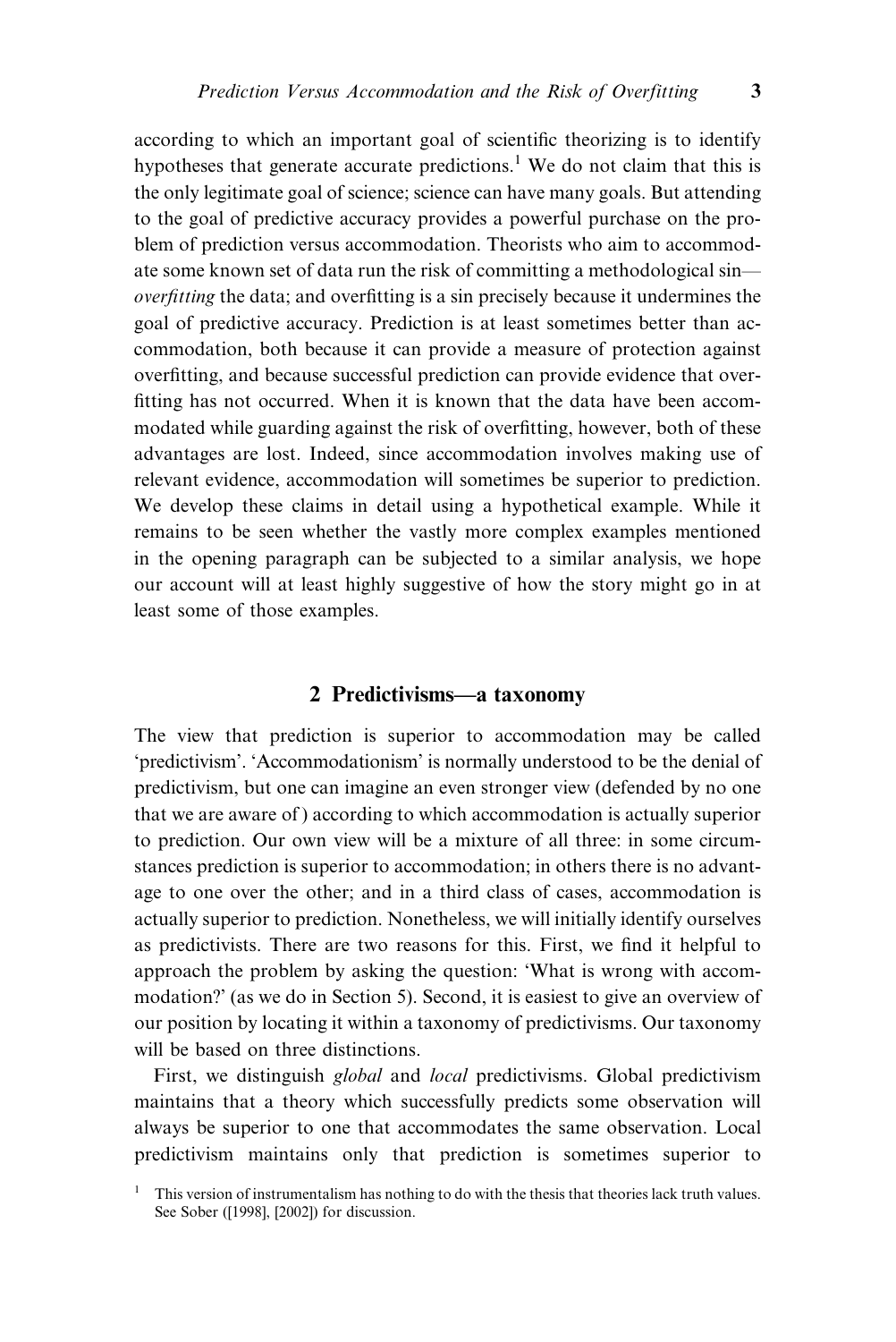accommodation. We will defend a version of local predictivism. Local predictivism is compatible with local accommodationism: the view that accommodation is sometimes as good as, or even better than, prediction. We will exploit this compatibility and adopt *both* positions.

Second, we distinguish *strong* and *weak* predictivisms.<sup>2</sup> According to strong predictivism, prediction is intrinsically superior to accommodation. The fact that one theory predicts a phenomenon while another merely accommodates it is, by itself, a mark in favor of the former theory. According to weak predictivism, the difference between prediction and accommodation is epistemically relevant only because it tracks or is symptomatic of other differences that are themselves of evidential import.<sup>3</sup> We will defend a version of weak predictivism in this paper.

Weak predictivism is consistent with a certain compromise between logical and historical theories of confirmation. It may be, as the logicist maintains, that once the content of a theory is fully known, and its logical connections with the evidence are made fully explicit, further historical information about how and when the theory was constructed are rendered irrelevant. Nonetheless, information about whether a theory predicts or accommodates some phenomenon may be indirectly relevant, by providing information about what those complete details are likely to be.<sup>4</sup> Our version of predictivism will take this form.

The third distinction concerns different conceptions of `novelty'. How, precisely, are we to draw the line between predicting novel phenomena and accommodating extant phenomena? Musgrave ([1974]) canvasses three answers to this question: temporal, heuristic, and theoretical. According to the temporal answer, a phenomenon is novel for a theory only if it was unknown at the time the theory was formulated. The heuristic view (defended, e.g., by Zahar [1973] and Worrall [1985, 1989]) maintains that a phenomenon is novel for a theory if the theory was not constructed specifically to accommodate that phenomenon. Finally, Musgrave defends (and attributes to Lakatos [1968]) the theoretical answer: a phenomenon is novel for a theory if it is not predicted by any of that theory's extant rivals.

The last two distinctions cross-classify: one could maintain a strong or a weak predictivism with respect to temporal novelty, a strong or a weak

<sup>&</sup>lt;sup>2</sup> Our terminology is similar to that adopted by Lipton ([1991]), who draws a distinction between the strong and weak `advantage theses' (p. 134). Our distinction does not quite align with his,

however; see notes 4 and 21 below.<br><sup>3</sup> Mayo ([1991], [1996]) and Lange ([2001]) explicitly endorse versions of weak predictivism.<br><sup>4</sup> Lipton ([1991]) endorses a position along these lines. In particular, he distinguishes actual and assessed support. The actual support is 'the extent to which the data actually render the theory probable,' while the assessed support is the scientist's imperfect judgment of the actual support (p. 151). Lipton then argues that successful prediction enhances a theory's assessed support to a greater extent than successful accommodation. He considers this position to be a version of what he calls the strong advantage thesis, although in our taxonomy it would only constitute weak predictivism.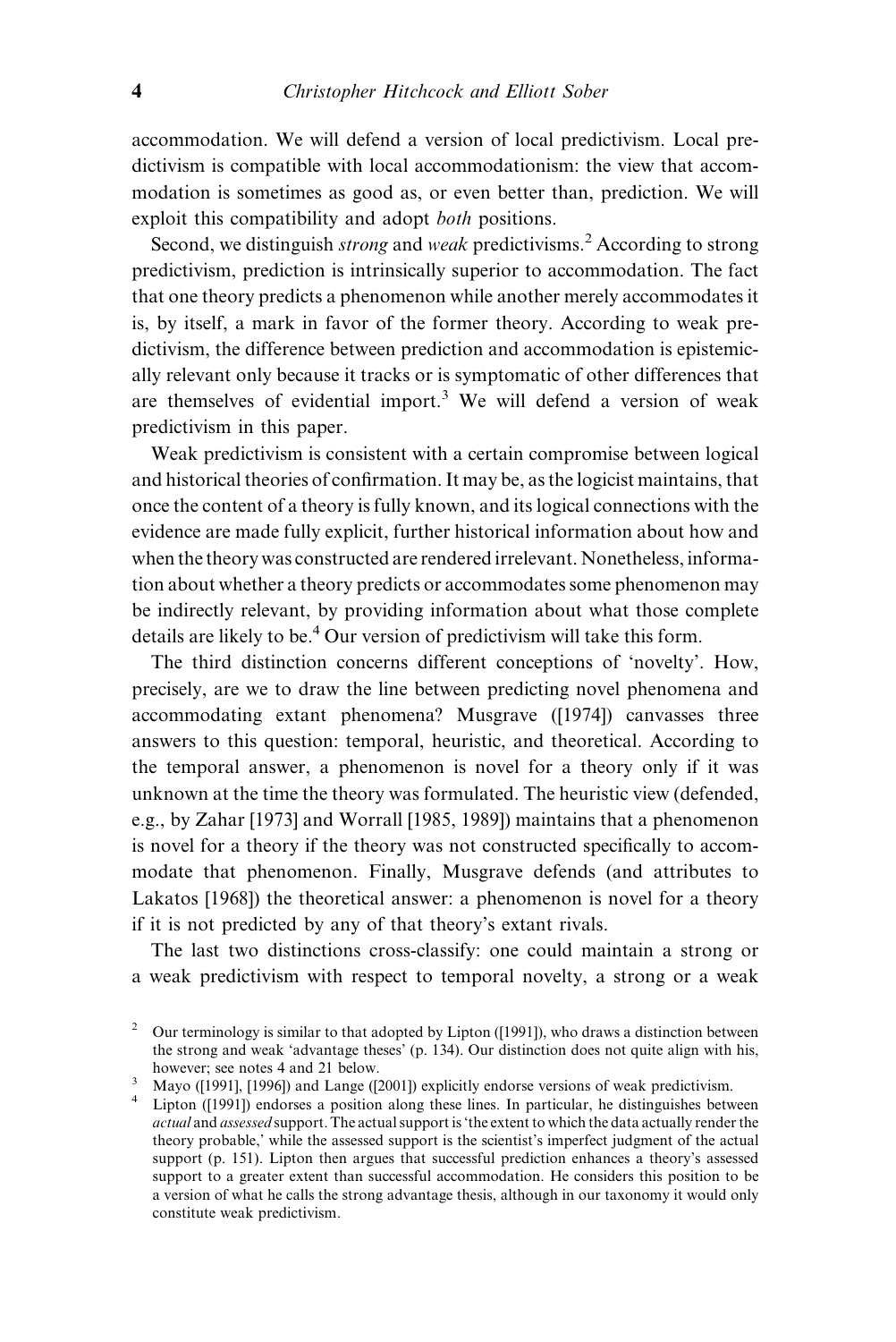predictivism with respect to heuristic novelty, and so on. The resulting versions of predictivism need not be mutually exclusive. For example, one could maintain a strong predictivism with respect to heuristic novelty, and thereby commit oneself to a weak predictivism with respect to temporal novelty. That is, one might deny that temporal novelty carries any intrinsic epistemic significance, while maintaining that temporal novelty strongly correlates with heuristic novelty, which is inherently significant.

We will adopt the heuristic conception of novelty. Versions of predictivism formulated within this conception are subject to a standard criticism: $5$  it would seem to make the relevance of evidence to theory depend on psychological factors such as the intentions of the theorist. For example, the anomalous advance of the perihelion of Mercury, known since the middle of the nineteenth century, is often taken to provide strong evidence for Einstein's General Theory of Relativity, which was first used to predict the phenomenon in 1915. Would the strength of this evidence be undermined if it were discovered that Einstein developed his theory in the hope that it would explain Mercury's orbit? (He may have; see Earman and Janssen [1993].) Must physicists and students of methodology comb through Einstein's correspondence in search of information about Einstein's intentions?

Our response to this objection is that it applies only to strong predictivisms formulated in terms of the heuristic concept of novelty. We do not maintain that theories which were specifically constructed to accommodate some piece of evidence are for that very reason inferior to theories which predict that evidence. Rather, we argue only that when theories are specifically constructed to accommodate data, there is some tendency for those theories to be defective in ways that can be assessed independently of the intentions of the theorist. If we know that a theory was deliberately constructed to accommodate data, we have a *prima facie* reason to be suspicious of that theory; however, our final assessment of the theory does not require that we determine the motivations of the theorist.

Putting all of these pieces together, we are predictivists insofar as we hold the following position: a theory that predicts phenomena that were not used in the construction of that theory is, in certain circumstances, better than a theory that accommodates the same phenomena. This superiority arises because successful prediction of novel phenomena is symptomatic of a certain type of theoretical virtue. Theories that accommodate evidence may also have this virtue, however, and so there will be cases when accommodation is as good as, or even superior to, prediction.

<sup>5</sup> For criticisms of predictivisms cast in terms of the other two conceptions of novelty, seeMusgrave ([1974]).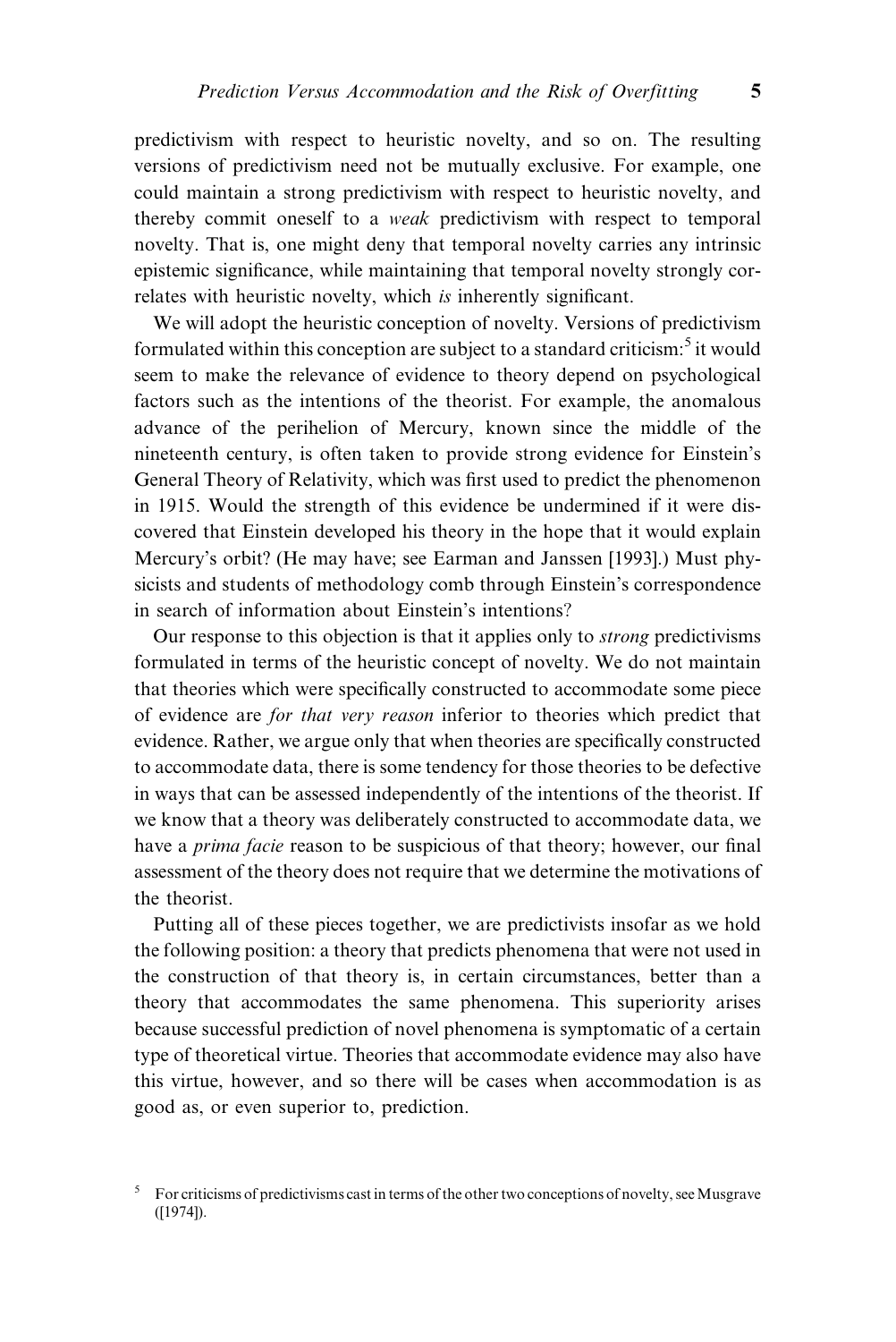#### 3 Observations

In this section, we will make a number of observations. We take them to be relatively uncontroversial, and claim no originality for them. These observations will help to explain why there is such a diversity of opinion on this issue, and also to provide some explananda for our own account to address.

- 1. Accommodation is easy. It is always possible, after the fact, to come up with some hypothesis or other that accommodates a given body of data. The only constraint is the ingenuity of the theorist. This observation is, somehow, intimately connected to the apparent superiority of prediction over accommodation.
- 2. Accommodation is not always bad. Consider the following simple example. Marsha measures the width of her desk with a tape measure. She holds the end of the tape with `0' on it at one end of the desk, and observes that the other end of the desk coincides almost exactly with the line on the tape labeled `150'. On the basis of this observation, she hypothesizes that the desk is between 149 and 151 centimeters wide. Her hypothesis accommodates the data extraordinarily well. The first observation we made above certainly applies in this case: no matter what the result of her measurement turned out to be, Marsha could have formulated a hypothesis that accommodated that result beautifully.<sup>6</sup> (It would not even have required much ingenuity for her to do so.) But Marsha's hypothesis does not seem to be defective in any way. In particular, her hypothesis is not completely devoid of predictive import, since it can be used to predict future desk measurements; it also predicts that she will fail to get the desk through a 140-centimeter-wide doorway without turning it.
- 3. Fit with existing data is a good thing.<sup>7</sup> Nobody thinks that good theories should be constructed a priori, ignoring existing evidence in a quest to avoid accommodation. Einstein's General Theory of Relativity, for example, was specifically constructed so that it would closely agree with Newtonian gravitational theory in those domains where the latter was known to fit the data well. Surely the solution to the problem of understanding the epistemic relevance of prediction versus accommodation does not consist in denying the Principle of Total Evidence.
- 4. Simplicity matters. When a set of data can be accommodated by a very simple theory, we are often inclined to conclude that the theory is well

Howson ([1990]) and Mayo ([1996], Chapter 8) use similar examples to criticize strong predictivism.

This observation is echoed in the title of a paper by Colin Howson ([1990]): 'Fitting Your Theory to the Facts: Probably Not Such a Bad Thing After All'.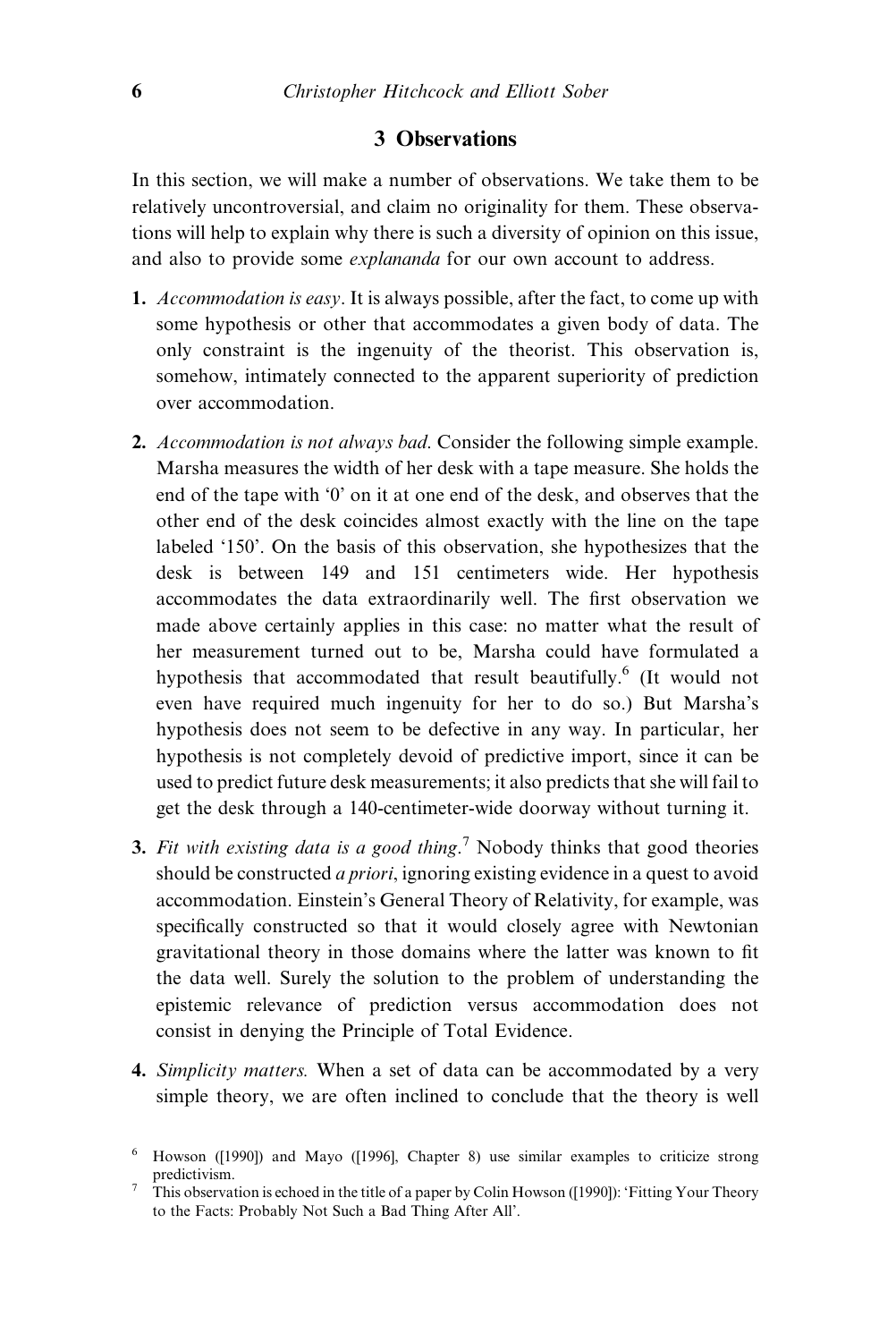supported by the data. For example, Kepler formulated his harmonic law, that  $T^3 = aR^2$  (where T is the period of a planet's orbit around the sun, R is its mean distance from the sun, and  $\alpha$  is a constant) after carefully combing through Brahe's extensive data. The harmonic law is none the worse for having been formulated on the basis of existing data. Hempel ([1966], pp. 37–8) makes a similar claim regarding the Balmer series. Lange ([2001]), tweaking an example of Maher's ([1988]), provides another illustration of this point. Suppose we observe an apparently random sequence of 99 coin tosses, let us say TTHTH . . . HTTHT. Tony then produces a 'theory' about the pattern of heads and tails; his theory is that the first one hundred tosses are TTHTH . . . HTTHTH (he tacks on one head at the end). The fact that Tony's theory successfully accommodated the first 99 tosses provides no reason to think that the  $100<sup>th</sup>$  toss will land heads. (This is Maher's original example.) But suppose that the original sequence had been an alternating sequence of tails and heads. If, after 99 tosses, Tony were to formulate the theory that odd-numbered tosses come up tails while even-numbered tosses come up heads, we would take this theory to be well supported by the first 99 tosses. In particular, we would be willing to wager that the  $100<sup>th</sup>$  toss will come up heads. (This is Lange's tweak.)

- 5. Background theory matters. Consider Popper's ([1962]) famous critique of Adlerian psychological theory. Suppose a man jumps into a river to save a drowning child, and that the Adlerian explains this action in terms of the man's inferiority complex. Popper complains that the Adlerian could have equally well invoked an inferiority complex to explain the man's actions had he pushed the child into the river instead of saving him. Popper's complaint is directed, not so much against the specific hypothesis that the man has an inferiority complex, as against the background theory from which this hypothesis was drawn. The reason that accommodation is easy, for the Adlerian, is that the explanatory resources of the psychological theory are so plastic. Our first observation was that accommodation is easy, but it is easier for some theories than for others. The more one's background theory makes it easy to accommodate new data, the less the success of that theory in accommodating the data redounds to the credit of the theory.
- 6. Accommodational plasticity entails predictive impotence. When a background theory is sufficiently plastic that it can accommodate any data that may come along, it is in no position to make predictions about what data will come along. For Popper, this predictive impotence renders a theory unfalsifiable, and hence unscientific. We shall put a slightly different spin on this observation. First, accommodational plasticity is not an all-or-nothing affair, but rather comes in degrees. Second, we shall argue that the problem with many highly plastic theories is not that they fail to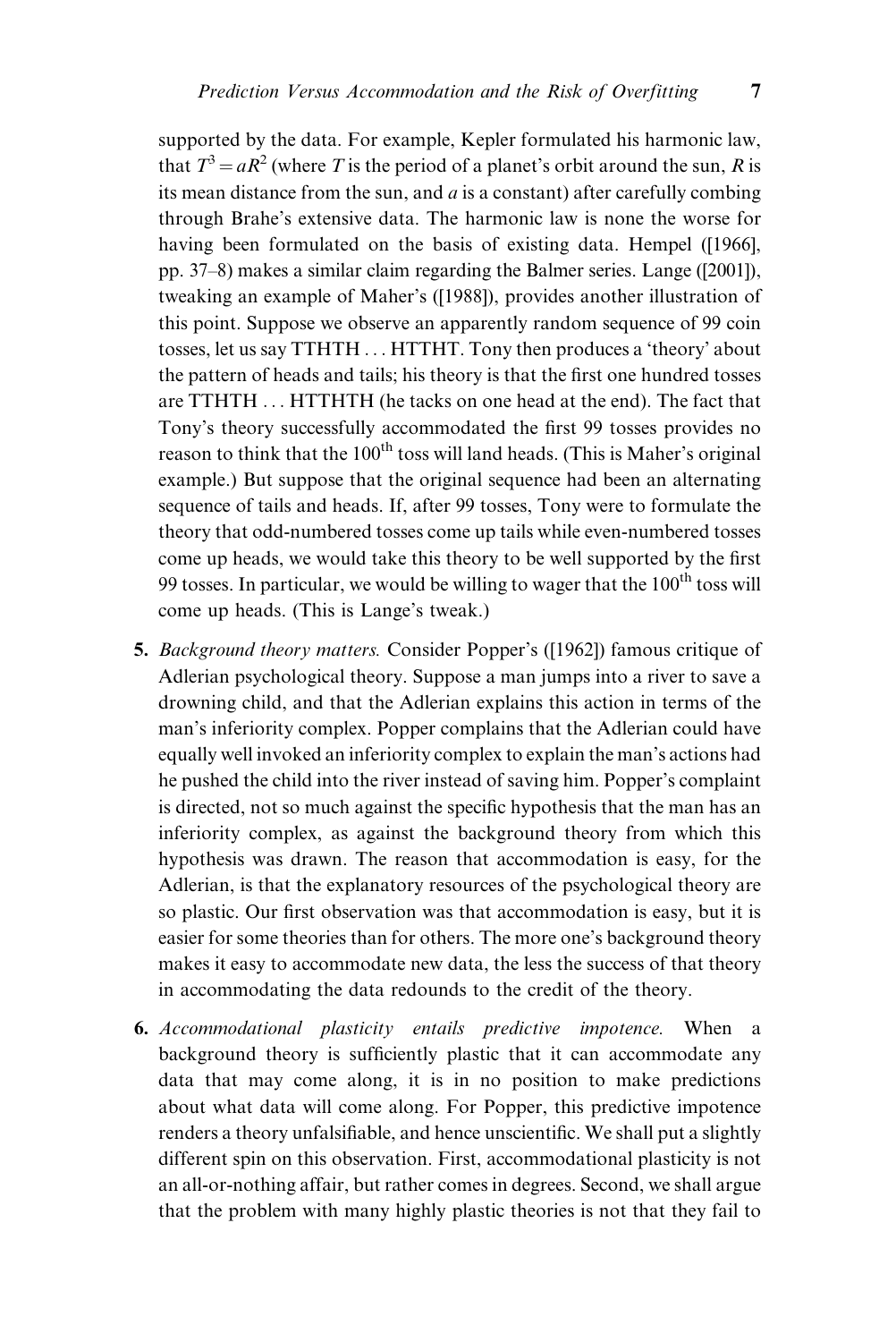make *any* predictions, but rather that they can often be expected to make inaccurate predictions.

# 4 Formulating the problem

Instead of talking about prediction and accommodation in the abstract, it will be helpful to formulate the problem more precisely using a hypothetical example. Consider two scientists, Penny Predictor and Annie Accommodator. In the course of their investigations, they acquire identical sets of data. Let us call this data D. Both researchers advance theories on the basis of this data, but there is a difference. Penny formulates her theory after acquiring the initial data fragment  $D<sub>I</sub>$ , and then uses her theory to make predictions about the remaining data. Her theory predicts the remaining data  $D_2$  (where  $D = D_1 \cup D_2$ ) to a high degree of accuracy. By contrast, Annie formulates her theory only after she has acquired all of the data in  $D$ , constructing her theory deliberately so as to accommodate this data. Does Penny's theory, by virtue of accurately predicting data  $D_2$ , enjoy a privileged epistemic status that Annie's does not?

This hypothetical example, as described so far, is underspecified, and different ways of fleshing it out lead to different problems. Suppose we stipulate further that Penny and Annie propose the very same theory  $T$ , and that we know what this theory says. This formulation of the problem would be natural if we wished to defend (or criticize) strong predictivism, because the cases of Penny and Annie differ only with respect to whether T predicted or accommodated  $D<sub>2</sub>$ . It is sound methodology to compare cases that differ only with respect to the feature that is alleged to matter. On the other hand, there is a sense in which this version of the problem lacks intellectual urgency. The problem concerns a situation in which there is no real choice to be made. There is only one theory (namely  $T$ ) available for the phenomenon under investigation, and if forced to make predictions, provide explanations, and so on, we have no choice but to use it.

For this reason, we will concentrate on a different version of the problem. Suppose that Penny constructs a theory  $T_p$  that successfully predicts data  $D_2$ , whereas Annie constructs a (possibly different) theory,  $T_a$ , by accommodating the entire data set D. Does the fact that  $T_p$  predicted  $D_2$  whereas  $T_a$  was designed to accommodate this data give us reason to believe that  $T_p$  is the better theory? We will argue that, in an interesting range of cases, the answer to this question is yes.

The second formulation of the problem can be sharpened further. Suppose that Penny and Annie sample  $n$  members of some population. For each member sampled, they measure the value of two quantitative variables, X and Y. For instance, they might measure the average daily caloric intake  $(X)$ and weight  $(Y)$  of American males between the ages of 30 and 60. Penny and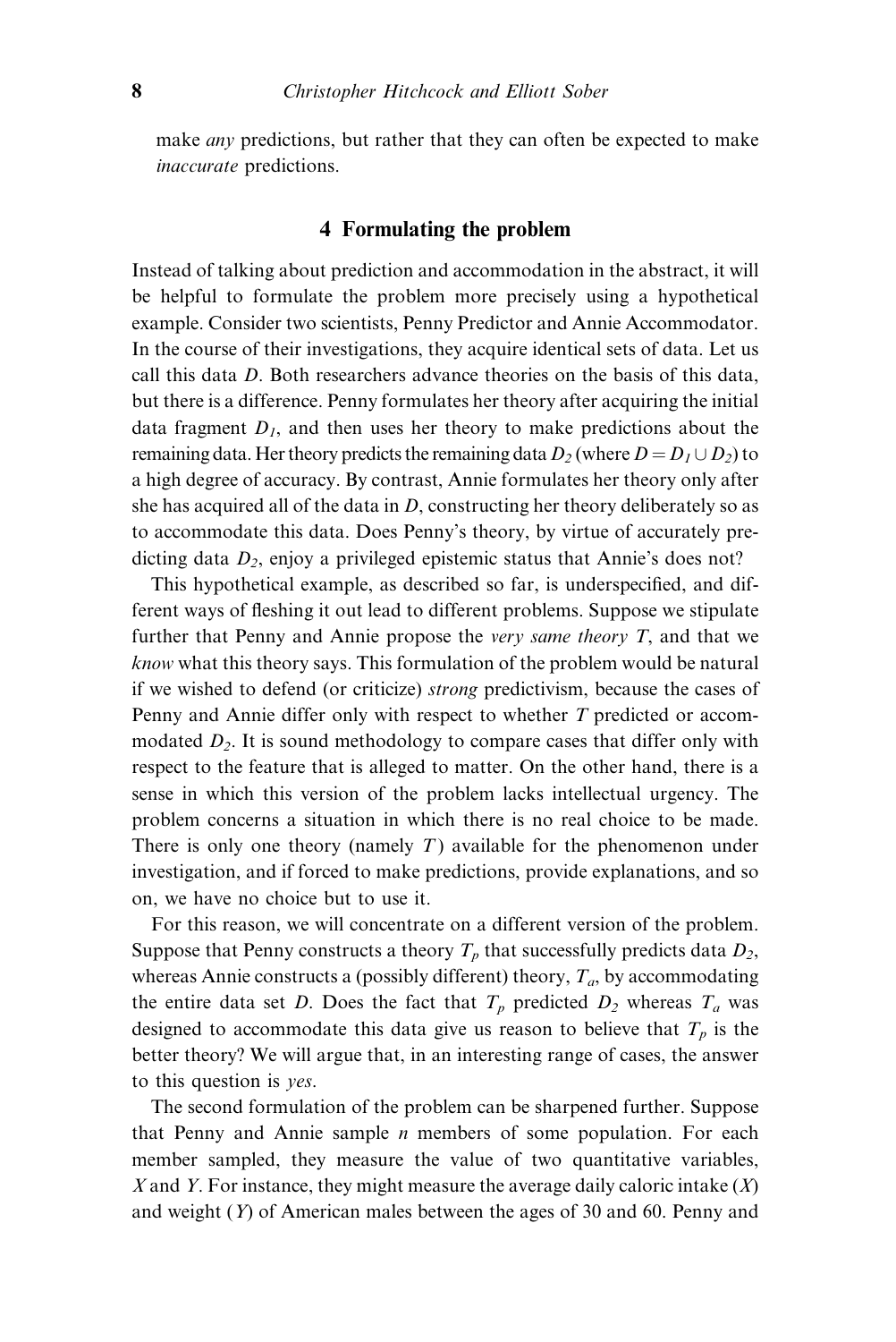Annie each posit a functional relationship between  $X$  and  $Y$  that is polynomial in form:  $Y = a_r X^r + a_{r-1} X^{r-1} + \dots + a_1 X + a_0$ . It is not assumed that the value of Xuniquely determines the value of Y; rather, it is possible that there will be 'noise' in the data.<sup>8</sup> Annie performs measurements on all  $n$  individuals before positing her functional relationship  $T_a$ . By contrast, Penny measures the first  $n_1$  individuals, and then constructs her polynomial function  $T_p$ . For the remaining  $n_2$ individuals (where  $n_1 + n_2 = n$ ), Penny measures the value of X and then uses  $T_p$  to predict the value of Y that will be observed. As it turns out, Penny's predictions are highly accurate. The accuracy of these predictions may be measured in different ways. For each individual sampled, we could take the difference between the predicted and the observed values of Y, called the error. The sum of the squares of the errors is a widely used measure of fit to data. Alternately, if  $T_p$ explicitly includes an error term U—that is, if it has the form  $Y = f(X) + U$ —and also provides a probability distribution for U, then  $T_p$  will specify how *probable* each observed value of Yis. $^9$  These probabilities may be multiplied (assuming the observations are independent of each other, conditional on  $T_p$ ) to yield the overall probability of the data  $D_2$  generated in Penny's predictive phase, on the assumption that  $T_p$  is correct. This value is called the *likelihood* of  $T_p$  with respect to  $D_2$ , and is another useful measure of how well  $T_p$  fits the data. Subject to certain conditions, it can be shown that the function with the smallest sum of squared errors is identical to the function with the highest likelihood. For technical reasons, it will be most useful for us to measure fit with data by the *logarithm* of the likelihood. This will of course be highest when the likelihood itself is highest.

Now imagine that we are about to participate in a game. More samples will be drawn from the same population, and their  $X$  values measured. (It is assumed that the underlying relationship between  $X$  and  $Y$  remains uniform during this time.) We will make predictions about the values of  $Y$ , and will be rewarded or penalized according to the accuracy of our predictions (as measured by the logarithm of the likelihood). We may use either  $T_a$  or  $T_p$  to formulate our predictions. Do we have any reason to prefer the latter over the former?

There are at least three possibilities here. First, and most hypothetically, it may be that the data are not noisy at all, but conform perfectly to some true but unknown curve  $Y = f(X)$ , there being no measurement error at all. Nonetheless, because we are interested in comparing the predictive accuracies of different models, it may still be useful to posit probabilistic error distributions in those models. Second, it may be that the true value of Y is uniquely determined by the value of  $X$ according to the function  $Y = f(X)$ , in which case the 'noise' merely reflects deviations of the measured value of Y from the true value of Y. Finally, it may be the case that the true value of Y is determined by factors in addition to  $X$ , in which case the 'noise' reflects the influence of these unmeasured factors. In this case, we will follow the literature in defining the 'true curve' to be the relationship between  $X$  and  $Y$  that holds when all other relevant factors attain their mean

values.<br><sup>9</sup> If *U* is continuous, then  $T_p$  will not assign a finite probability to each value of *Y*, but rather a density distribution over values of Y.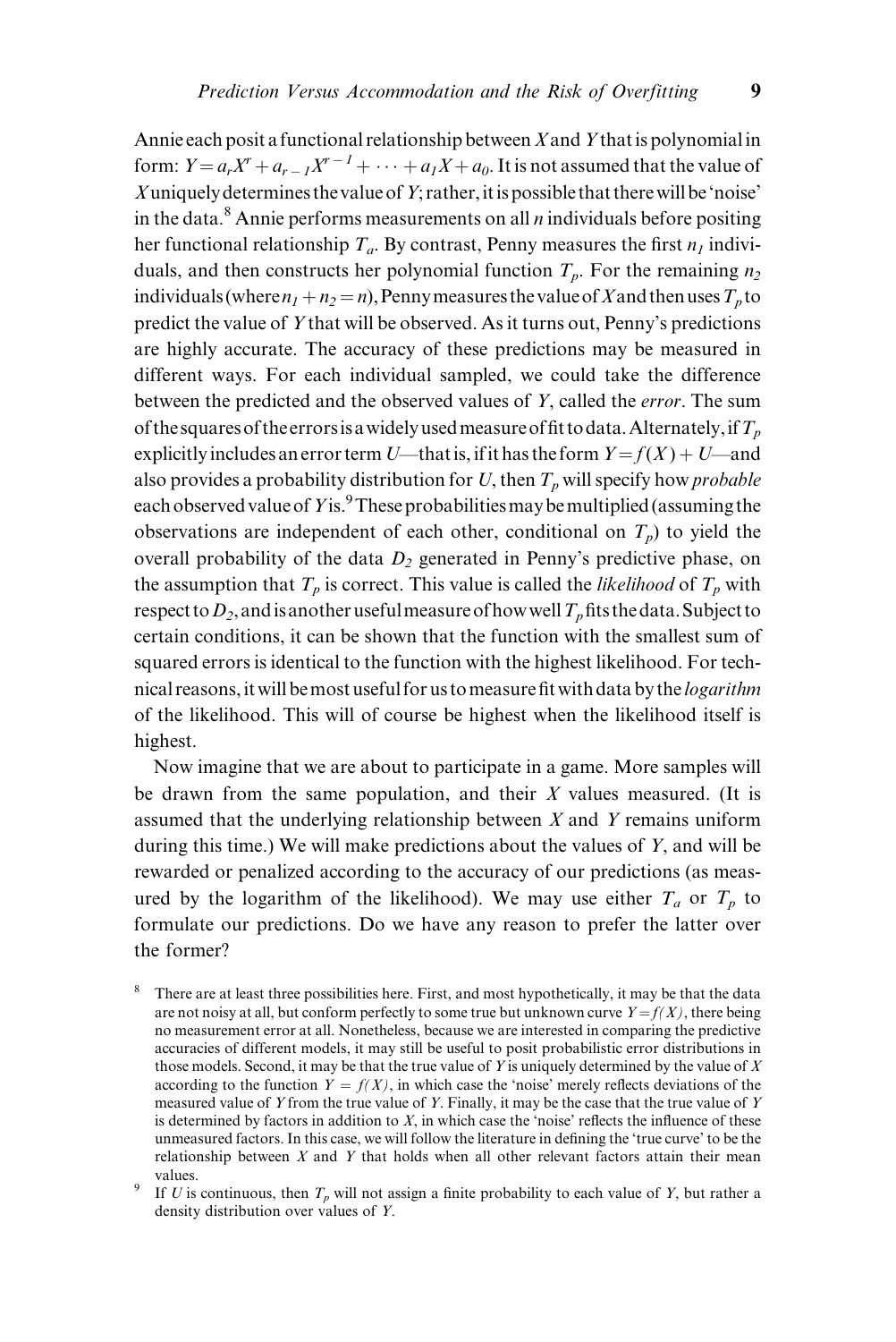The theoretical problem faced by Penny and Annie is relatively simple. Most genuine scientific theorizing involves much more than fitting polynomials to data. On the other hand, there is an important respect in which our formulation of the problem is more realistic than many of the toy examples discussed in the literature. Real data are almost always noisy. Prediction and accommodation are rarely, if ever, a matter of achieving *perfect* fit to data, even when one has the true theory in hand.<sup>10</sup>

In addition to the issue of whether Penny and Annie formulate the same theory T, there are other dimensions along which different versions of our problem can be specified. For example: (1) What should we take to be the goal of theorizing? Do we want theories that are true, approximately true, or predictively accurate (or something else)? (2) Is it known which theories Penny and Annie have formulated, or only that one was predictively successful while the other accommodated the data? (3) What is known about the methods whereby Penny and Annie arrive at their theories? Given this plethora of problems, it is hardly surprising that the issue of prediction vs accommodation has generated a host of conflicting intuitions.

In the version of the problem that we will address, the goal of scientific theorizing is predictive accuracy. Thus our formulation of the problem is instrumentalist in character. There is a sense in which a theory whose predictions accord well with observation is `approximately true', and we do want a theory that is approximately true in that sense. But we are not looking for a theory that is approximately true in any deeper sense. In particular, we do not care whether the theory we adopt correctly identifies the degree of the true polynomial<sup>11</sup> (for that matter, we do not care whether the true curve is a polynomial at all). But is predictive accuracy what we really want from scientific theories? It is *one* of the things we want. We may also want our theories to be true, or approximately true in some deep sense. Science may have different aims, and these aims may come into tension with one another. By adopting a broadly instrumentalist framework, we are already in a position to say something about the relative merits of  $T_p$  and  $T_q$ . If one goal of theory construction is accurate prediction, then a theory that has already yielded such predictions has already achieved a measure of success vis-a-vis this goal. From an instrumentalist perspective, predictive success is not merely symptomatic of scientific success; it is also *constitutive* of scientific success. Nonetheless, we wish to argue for a stronger conclusion as well: the predictive success of  $T_p$ with respect to data  $D_2$  can sometimes give us reason to expect that  $T_p$  will fare better than  $T_a$  with respect to data that has yet to be gathered.

<sup>&</sup>lt;sup>10</sup> See note 8 above on the usage of the term 'true' in this context. <sup>11</sup> Note that the polynomial  $Y = 4X^3 + 2X^2 + X - 35$ , for example, may be thought of as a polynomial of any degree greater than or equal to 3. There is, however, a smallest degree associated with a specific polynomial—in this case 3—and that is what we have in mind here.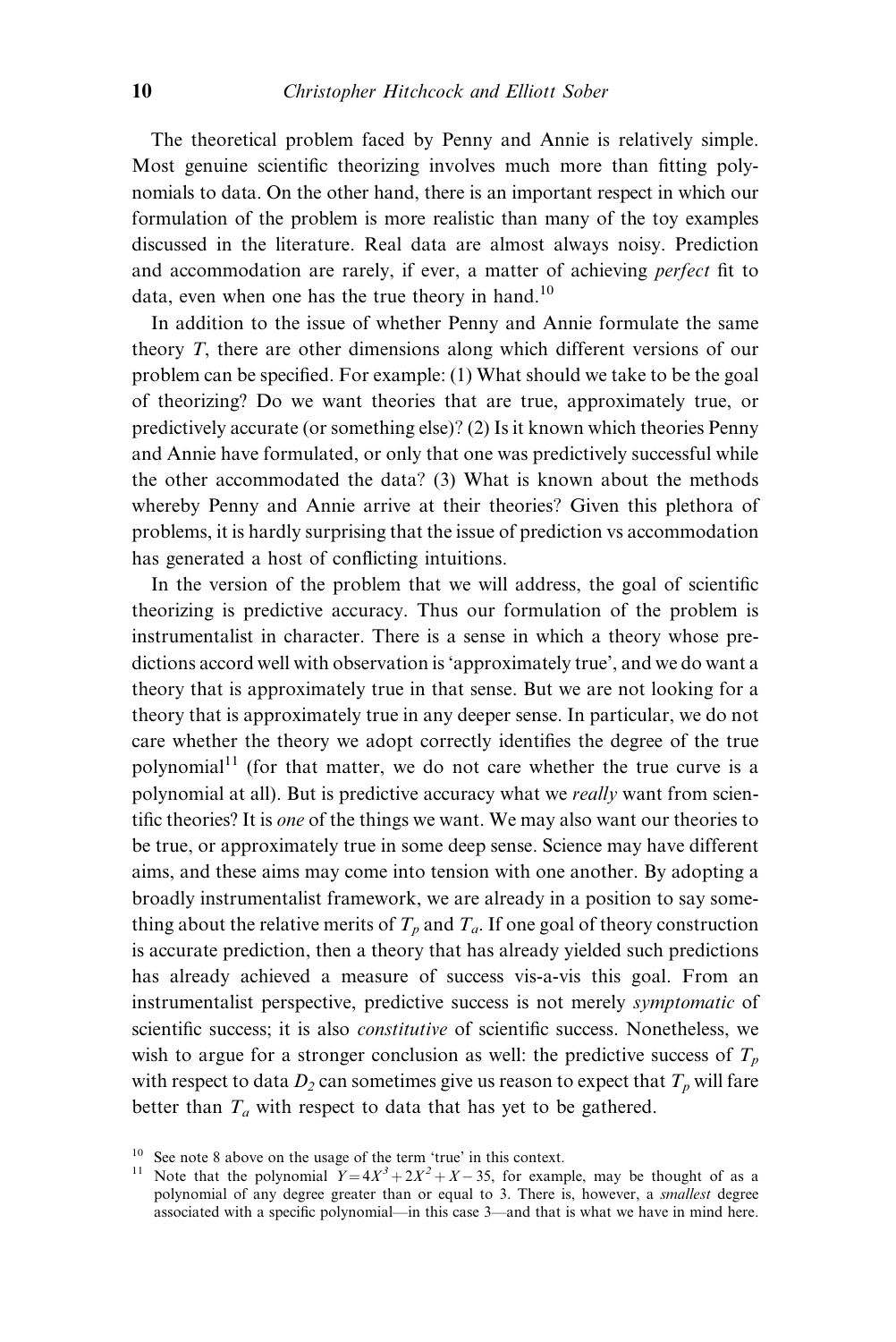In Section 6, we will further subdivide our problem into distinct cases along the dimensions described above. Of course, in providing solutions to some versions of the problem, others may be left unsettled. Given that the different versions of the problem are rarely disentangled, however, it is not at all clear whether the observations discussed in Section 3 even pertain to other versions of the problem. To the extent that we are able to provide an explanation for all of these observations, it becomes plausible that our version of the problem may be what philosophers have been arguing about all along.

#### 5 What might Annie be doing wrong?

Our first observation in Section 3 was that it is always possible to accommodate data after the fact. In our present statement of the problem, it is possible to formulate this claim more precisely. Data  $D$  includes  $n$  pairs of  $X$  and  $Y$  values. Assuming that no two  $X$  values are identical (let's assume that  $X$  is measured very accurately), it is a mathematical theorem that there exists a polynomial of degree  $(n-1)$  (i.e. of the form  $a_{n-1}X^{n-1}$  +  $\dots + a_1X + a_0$ ) that *exactly* fits all *n* data points. Any two points can be fit perfectly by a straight line, any three points can be fit perfectly by a parabola, and so on. So Annie can always find a polynomial of degree  $(n - 1)$  that exactly fits the data  $D$ . Suppose this is how Annie goes about accommodating the data. Does this fact provide us with a reason for thinking that we will do badly by basing our predictions on Annie's hypothesis?

The answer is *ves*. The data *D* are bound to contain a certain amount of noise in addition to the information they carry about the underlying relationship between  $X$  and  $Y$ . By constructing a relatively complex curve that exactly fits the data  $D$ , Annie is bound to *overfit* the data. That is, she is bound to propose a theory which is too sensitive to idiosyncrasies in the data set D that are unlikely to recur in further samples drawn from the same underlying distribution.<sup>12</sup> By contrast, a polynomial of lower degree that fits the data well, but not as well, may make better predictions when new samples are drawn.

For statisticians, applied mathematicians, and other scientists who frequently construct models to make sense of data, it is a well-confirmed fact that more complex models often do poorly when predicting new data. However, this is not just a brute fact: there is a body of mathematical theory that explains why complex models frequently have this defect, and also proposes

 $12$  This informal characterization of 'overfitting' does not apply when the data are noise-free. However, even in this case, it may still turn out that simpler curves which fit the data less well will make more accurate predictions about new samples, assuming that the new data involve new values of the X variable.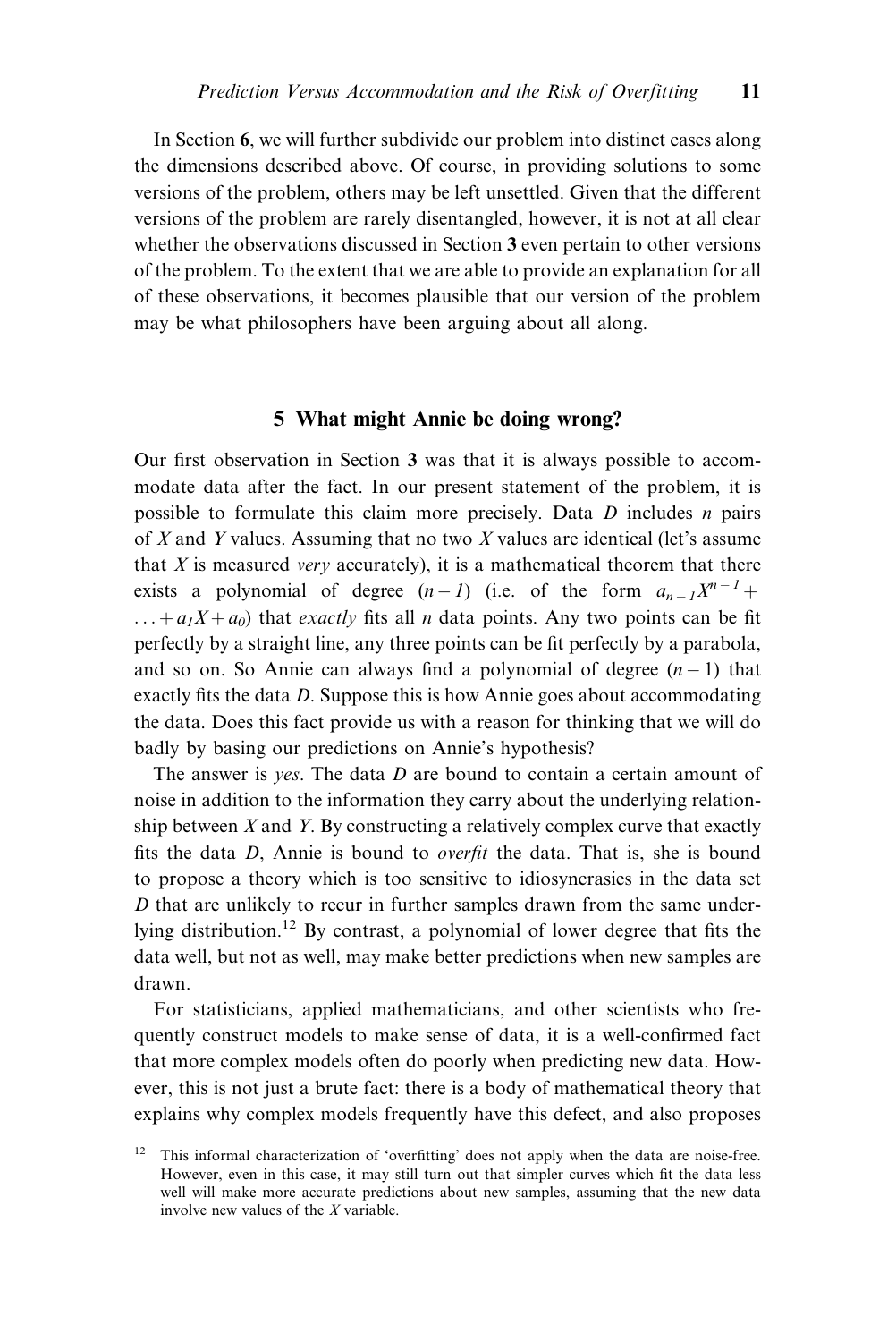remedies that cope with this problem. We will briefly discuss one important result in this literature. Akaike ([1973]) showed that an unbiased estimate of the predictive accuracy of a model can be obtained by considering both its fitto-data and its simplicity, as measured by the number of adjustable parameters it contains. In fact, Akaike's innovation was not just to show how predictive accuracy can be estimated, but also to define predictive accuracy as a goal in model selection.

As is standard in this literature, the term `model' is reserved for statements that contain at least one adjustable parameter. The predictive accuracy of a model is defined in terms of its average performance in a two-step process. First, the model is fitted to the data at hand (with adjustable parameters assigned values by maximum likelihood estimation), and then the fitted model is used to predict new data drawn from the same underlying distribution. The fitted model will come close to the new data or not (as measured by the logarithm of the likelihood). One then repeats this process, drawing data, finding the likeliest member  $L(M)$  of the model M, and then seeing how well  $L(M)$  does in predicting new data. The average (expected) fit of  $L(M)$  to new data defines M's predictive accuracy.

Obviously, it is often desirable to find models that will be predictively accurate in this sense. If one knew the true curve, one could calculate the expected predictive accuracy of  $M$ .<sup>13</sup> But how is one to tell how well a model will do in this prediction task, given just the single data set that one possesses? Akaike's remarkable result is that (modulo certain assumptions): $^{14}$ 

An unbiased estimate of the predictive accuracy of model  $M \cong \log$  $[Pr(Data|L(M))] - k.<sup>15</sup>$ 

There thus are two factors that influence one's estimate—fit-to-data and complexity (as measured by  $k$ , the number of adjustable parameters). If a simple and a complex model fit the data equally well, the simpler model will have the higher *AIC* (Akaike Information Criterion) score. For the complex model to have the higher estimated predictive accuracy, it isn't enough that it merely fit the data better than its simpler competitors (that's pretty much inevitable); it must fit the data *sufficiently* better to compensate for the loss in simplicity that it represents.

A cautionary note is in order. Given an arbitrary curve C that belongs to model M with k adjustable parameters, we can compute an  $AIC$  score for C: it

<sup>&</sup>lt;sup>13</sup> One would, in addition, need to know the true error distribution, and also the true distribution that determines the probability of sampling different  $X$  values.

<sup>14</sup> See Appendix A of Forster and Sober ([1994]) for a discussion of these assumptions.<br><sup>15</sup> Forster and Sober ([1994]) recommend that the *AIC* estimate be expressed *per datum* as  $(1/n)[\log[Pr(Data|L(M))] - k]$ , where *n* is the number of data. Also, it is common in the literature to multiply this expression by  $-2$  to yield positive scores. For the sake of simplicity, we will stick to the formulation given in the text.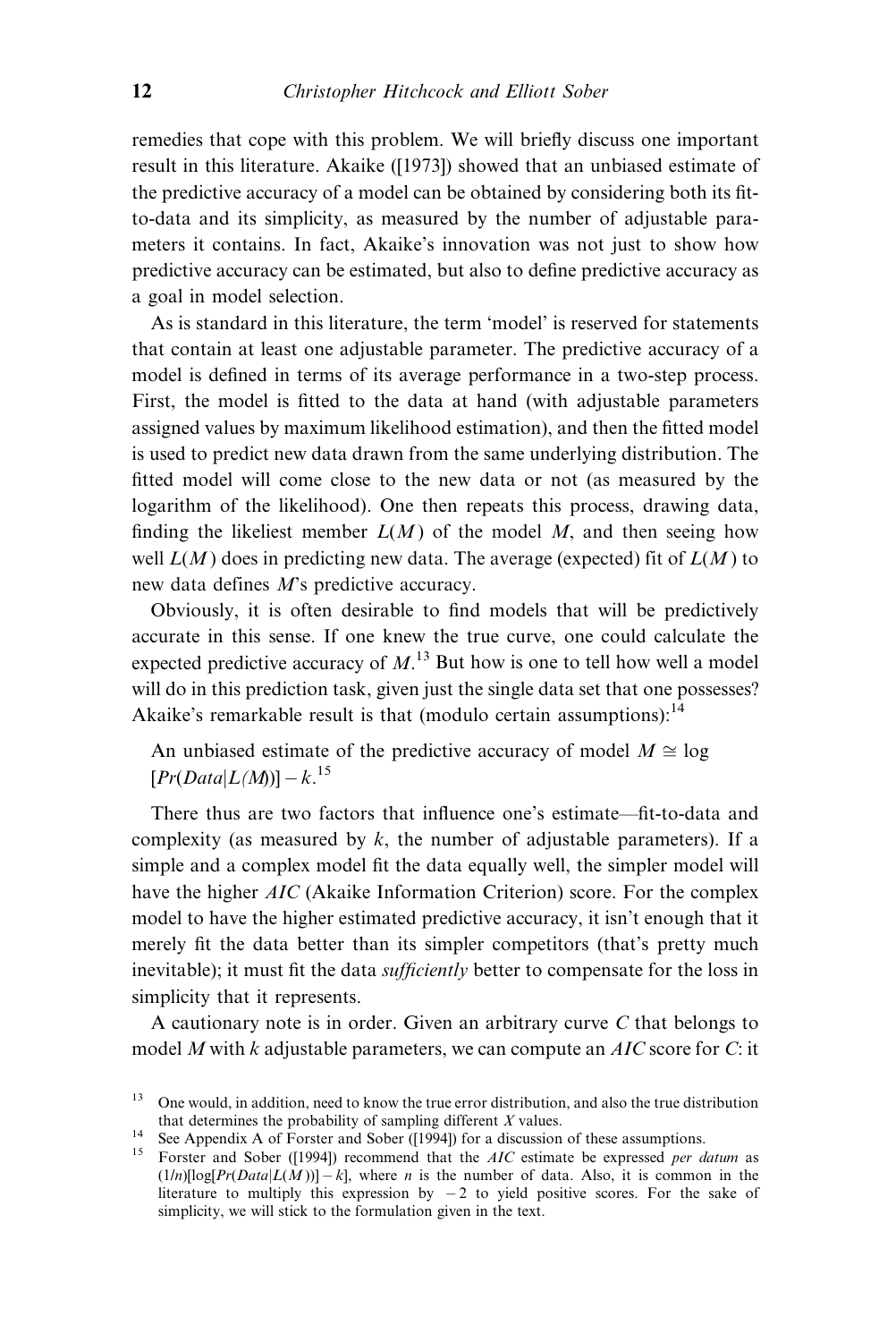will be log  $[Pr(Data|C)] - k$ . But this score need not be an estimate of the predictive accuracy of  $C$  or of  $M$  (or of anything else, for that matter). Akaike's theorem gives us an estimate of the predictive accuracy of a model, on the assumption that that model is fitted to the data via maximum likelihood estimation.

Although we do not have the space to discuss the justification for using  $AIC$ , we hope that the reader is starting to grasp the relevance of the Akaike framework (which says that predictive accuracy is the goal of model selection) and Akaike's theorem to the problem faced by Annie and Penny. However, there is an even closer connection that exists between Akaike's ideas and the problem of prediction versus accommodation. In addition to AIC, there are a variety of other measures that have been discussed in the model selection literature. One of them is termed cross-validation (Stone [1974], [1977]). In this procedure, one divides the  $n$  data points in one's data set into two groups. The size of the groups can vary, but let's consider the special case in which  $(n-1)$  data points are placed in the first group, and one data point in the second. The first group of data is used to fit the model; one then sees how well this fitted model does in predicting the single data point in the second group. One then divides the data into two groups again, but with a different data point assigned to the second group, and sees how well the model fitted to the data points in the training set does in predicting the data point in the test set. If there are  $n$  data points, this procedure can be carried out  $n$  times. The average performance in this task is the model's cross-validation score. One can then compare different models by seeing how well they perform in this prediction problem. It turns out that take-one-out cross-validation (wherein the training set contains  $n - 1$  data points and the test set contains 1) is asymptotically equivalent with  $AIC$  (Stone [1977]).  $AIC$  explicitly takes the simplicity of the model into account while cross-validation does not. And cross-validation is transparently a method in which one never fits a model to *all* the data, whereas the AIC score is computed by considering the entire data set. In spite of these procedural differences, the two methods are very much on the same wavelength. Both procedures are devices for coping with the problem of overfitting.

It should be clear now that there is at least a superficial resemblance between the procedure followed by Penny and the procedure used in take-one-out cross-validation. In both cases, a curve is fitted to a subset of the total data, and then tested against the remainder. There are some important differences, of course. First, Penny fits her curve to the first  $n_1$  data points, rather than to the first  $n - 1$ . Second, Penny performs this procedure only once, rather than n times. Third, Penny performs this test on only one curve (presumably with the intention of rejecting the curve if the fit with new data is sufficiently poor), rather than comparing the performance of many different models in this twostep process. Nonetheless, the superficial resemblance between the two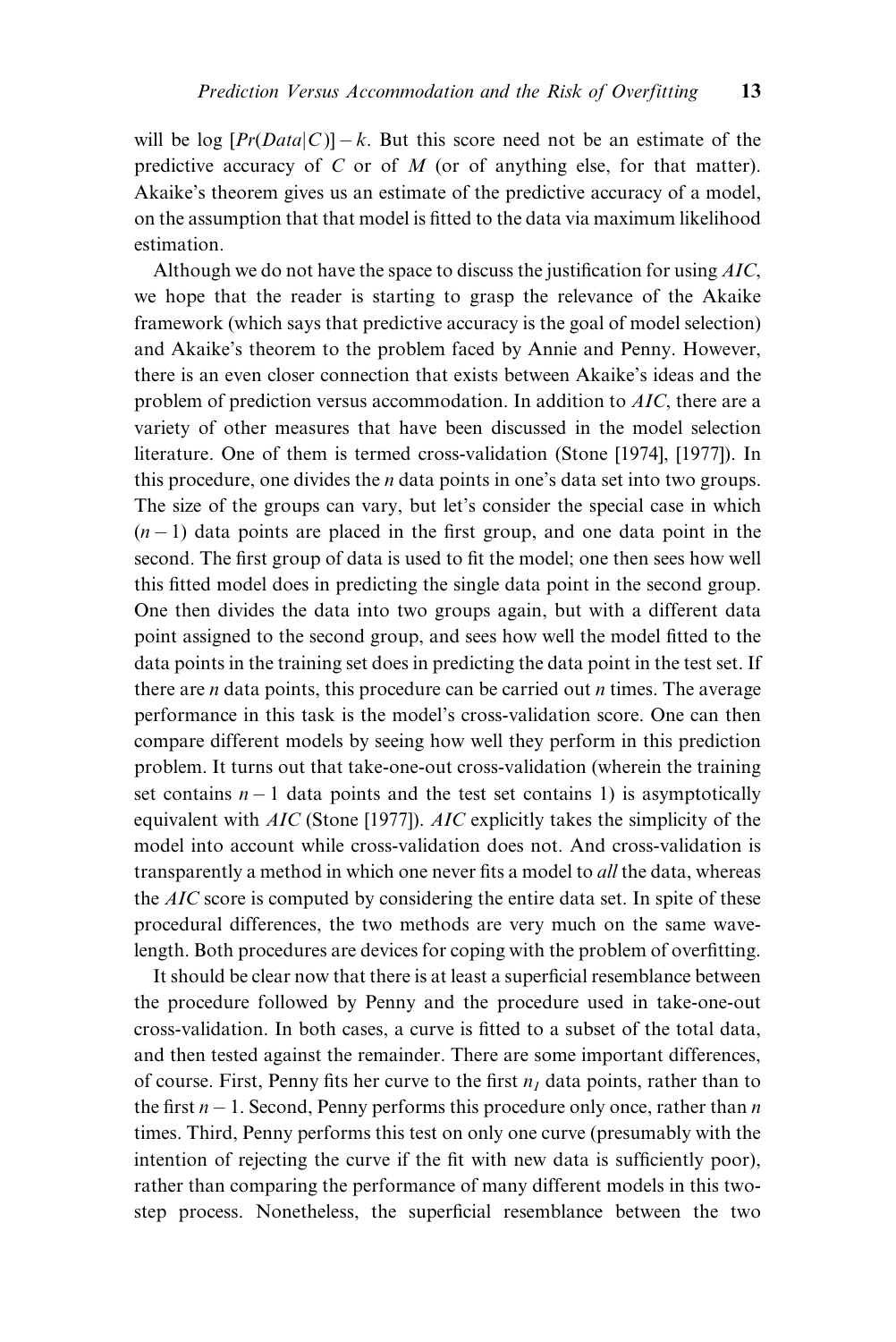procedures offers some hope that Penny's procedure will provide some protection against overfitting. We explore this possibility in detail in the next section.

As mentioned, there are other procedures now on the market in the model selection literature: for example, the Bayesian Information Criterion (BIC), due to Schwarz ([1978]), assigns even more weight to simplicity than does *AIC*. We will not discuss the merits and demerits of these different proposals (on which see McQuarrie and Tsai [1998], and Burnham and Anderson [1998]) because we think that what is important here is a feature that all of them share—all take account of simplicity (either explicitly or implicitly) and all are considered as devices for solving the problem posed by overfitting. They make it abundantly clear why accommodating the data in a particular way namely, by simply finding a model that fits the data perfectly—is a bad idea if one's goal is to find models that will be predictively accurate. We choose to use AIC in this paper for expository reasons. We will not discuss whether or in what circumstances  $AIC$  is the best model selection criterion to use, nor is such a defense needed for purposes of our paper.

We conclude this section with three final observations. First, AIC and other model selection criteria are by no means limited to 'curve-fitting problems' narrowly construed. They can be applied to any problem in which one is choosing between models that have different numbers of adjustable parameters. They apply, for example, to the task of causal modeling, and help provide insight into why a unified model covering two domains is often superior to a disunified model that provides a separate treatment of each domain (Forster and Sober [1994] and Sober [2003]; see also Burnham and Anderson [1998] for numerous applications, especially in ecology).

Second, the motivation for balancing simplicity against goodness-of-fit, given the goal of finding models that will be predictively accurate, is purely instrumental in character. Even if we know that the true curve is a polynomial of degree r, it may well be that the curve of degree r that best fits the noisy data one has at hand will fare worse in future predictions than a curve of lower degree. And even if we know that all the curves on offer are false (because all contain *idealizations*), there still can be a point to choosing among them—not by saying which is `probably true' (none of them is), but by saying which has the best chance of making accurate predictions.

Finally, Akaike's definition of predictive accuracy assumes that the  $X$  values of the new data are drawn from the same distribution that determined the X values of the old data. It therefore does not address the problem of extra*polation*, wherein the  $X$  values of the new data are known to fall outside the range of X values found in the old. However, attaining the goal of predictive accuracy requires that one guard against overfitting in this setting as well, and giving due weight to simplicity is a means to that end. Indeed, simulations run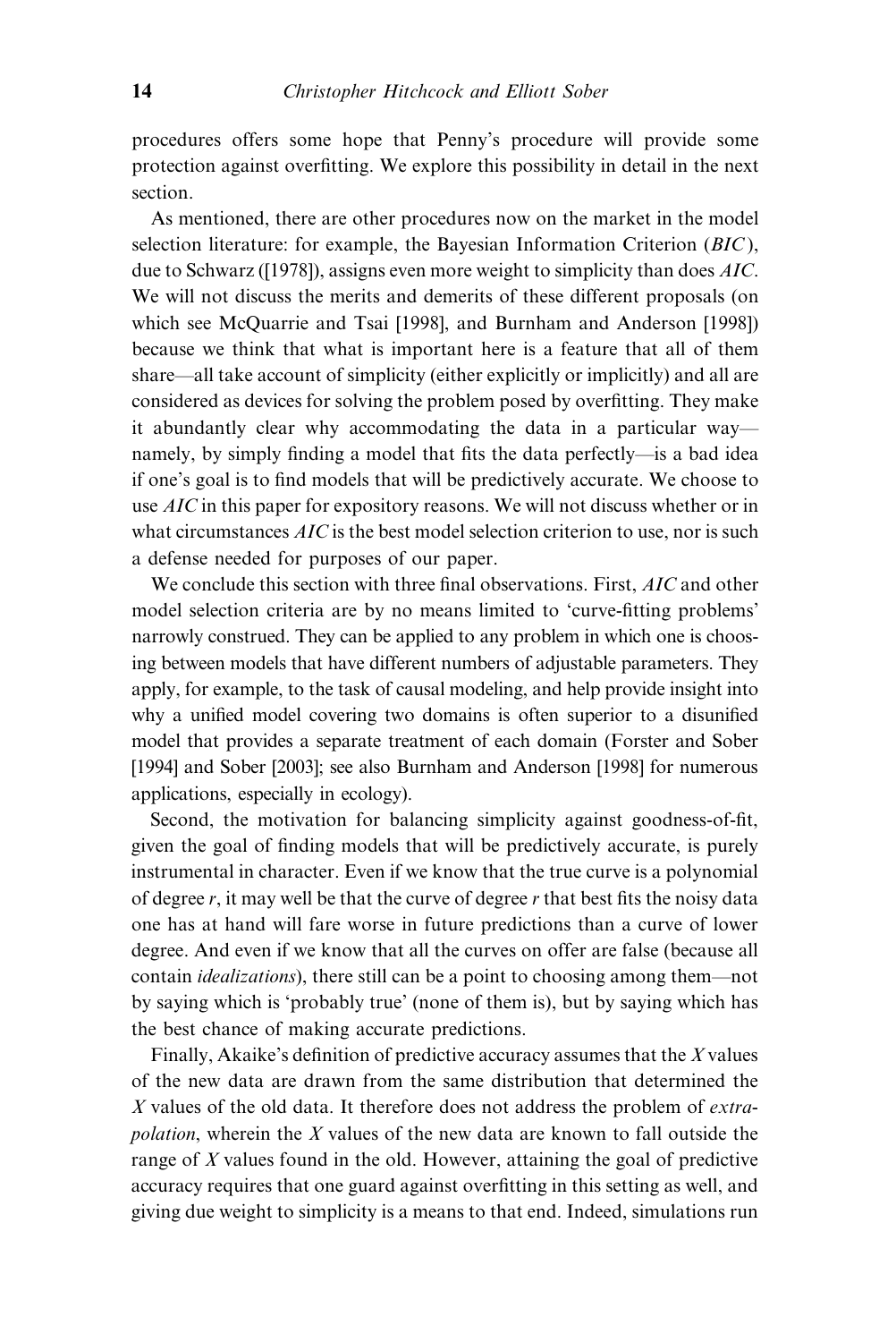by Forster ([2000]) suggest that in extrapolation problems, simplicity needs to be accorded even greater weight. Accommodating the data by finding a model that fits them perfectly is a bad idea, regardless of whether one wishes to interpolate or extrapolate.

#### 6 Solutions

We are now in a position to state our solution to the problem—should we prefer Annie's theory or Penny's? There is no one answer to this question; the answer depends on further details. For purposes of illustration, we will consider five specific cases.

Before presenting these cases, two points of clarification are needed. First, the expressions  $T_a$  and  $T_p$  should be understood to refer *non-rigidly* to the theories that Annie and Penny construct. For example,  $T_a$  does not refer rigidly to the specific polynomial that Annie actually postulates. If Annie had uncovered data D' instead of D, then  $T_a$  might have been different from what it actually was. Ambiguity on this point has led to a great deal of confusion in discussions of prediction and accommodation, as we shall see in Section 8 below. Second, unless stipulated otherwise, we assume that we are not told the precise polynomials represented by  $T_a$  and  $T_p$ ; all we have to go on is information about the methods that Annie and Penny used to construct their theories.

Case 1. For whatever reason, Annie and Penny end up proposing the same hypothesis— $T_a = T_p$ —and we know this to be the case. Here there can be absolutely no reason to prefer one hypothesis over the other: identical hypotheses make identical predictions. The alleged fact that the hypothesis is better supported in one case than the other has no bearing on this formulation of the problem.

Case 2. We know precisely which polynomials are proposed by Penny and by Annie, and we have the wherewithal to compute the AIC score of each. In this case, we should choose the polynomial with the higher AIC score: it has the higher estimated predictive accuracy. Once we know this, further information about how Penny and Annie formulated their theories becomes irrelevant.

There are some technical difficulties here. While we can indeed calculate the AIC scores of the curves in question, some additional conditions need to be in place in order for these scores to be estimates of the predictive accuracies of the underlying models. First, each curve must come from some determinate model. For example, Annie's curve may have five exponents  $(x, x^2, ..., x^5)$ , but it does not follow that she accommodated the data by choosing a curve from the family of fifth-degree polynomials. This is a standard problem: in practice, one must often reconstruct the model from which a specific hypothesis was drawn. So long as the model is not overly gerrymandered, there is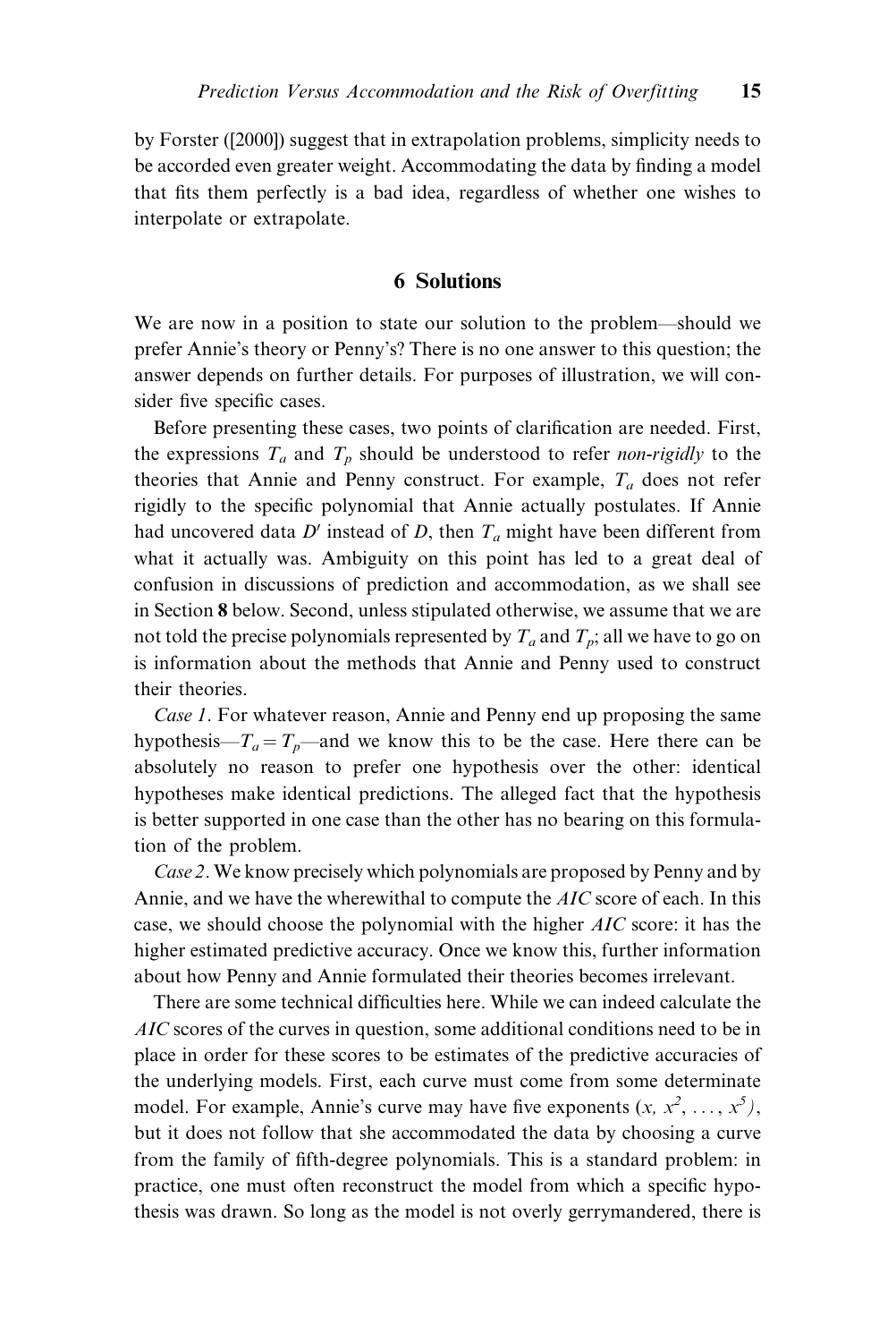little problem in using AIC as a measure of the predictive accuracy of that model.<sup>16</sup> So there seems to be little harm in treating Annie's curve as though it were fitted to the data from the class of polynomials of degree  $k_a$ .

A second problem is that the curves  $T_a$  and  $T_p$  might not be the best-fitting curves from their respective models, since we have said nothing about how Penny and Annie arrived at their hypotheses, except that Penny did so through prediction, and Annie via accommodation. In Penny's case, it is especially unlikely that  $T_p$  fits all *n* data points better than any other curve from the same model, since  $T_p$  was produced on the basis of only the first  $n_1$  data. Thus, for reasons discussed above, the AIC score of Penny's curve need not be an unbiased estimate of her curve's predictive accuracy (and likewise for Annie). Nonetheless, it is stipulated as part of the present formulation of the problem that Penny's hypothesis accurately predicts the data  $D_2$ . Let us interpret this as implying that the log-likelihood of  $T_p$  with respect to the total data D is close to that of the best-fitting curve from the same model. That is, let  $T_p$  be drawn from model  $M_p$  with degree  $k_p$ . If Penny were to select  $L(M_p)$ , the bestfitting curve from  $M_p$ , the estimated predictive accuracy would be  $log[Pr(D|L(M_p))] - k_p$ , by Akaike's theorem. Since  $T_p$  does not fit the data as well as  $L(M_p)$ , its predictive accuracy can be expected to be lower than this value. Nonetheless, if  $log[Pr(D|T_p)]$  is close to  $log[Pr(D|L(M_p))]$ ,  $T_p$  can be expected to do almost as well as  $L(M)$ , and the difference will be on the order of  $log[Pr(D|L (M_p))] - log[Pr(D|T_p)]$ . Thus while we cannot be certain that  $log[Pr(D|T_p)] - k_p$ , the AIC score of Penny's hypothesis, is an unbiased estimator of the expected predicted accuracy of Penny's model  $M_k$ , there is a sense in which it provides a 'reasonable' estimate. A similar line of reasoning applies to Annie's hypothesis. There are some fine points here to be addressed in the theory of mathematical statistics. But the central point is unaffected: when we know the specific curves that have been proposed by Penny and Annie, we should assess the merits of those curves directly. Further information about the methods used to formulate those curves is rendered irrelevant.

Case 3. We do not know which polynomials were proposed by either theorist, but we do know something about the methods that each used. Annie fit data  $D$  exactly, using the lowest-degree polynomial necessary to do this. With rare exceptions,<sup>17</sup> this will require a polynomial of degree  $(n - 1)$ . Similarly, Penny fit data  $D_1$  exactly, almost always deploying a polynomial of degree  $(n_1 - 1)$ . Penny's theory  $T_p$  predicts the remaining data  $D_2$  quite well.

Here both Penny and Annie are likely to be guilty of overfitting. So which hypothesis should we rely on for our predictions? Let's consider the AIC score of each model. Annie's hypothesis fit the data  $D$  perfectly; this might tempt us

<sup>&</sup>lt;sup>16</sup> This is related to what Forster and Sober ([1994]) call the 'sub-family problem'.<br><sup>17</sup> There is a natural sense in which the set of exceptions has measure zero.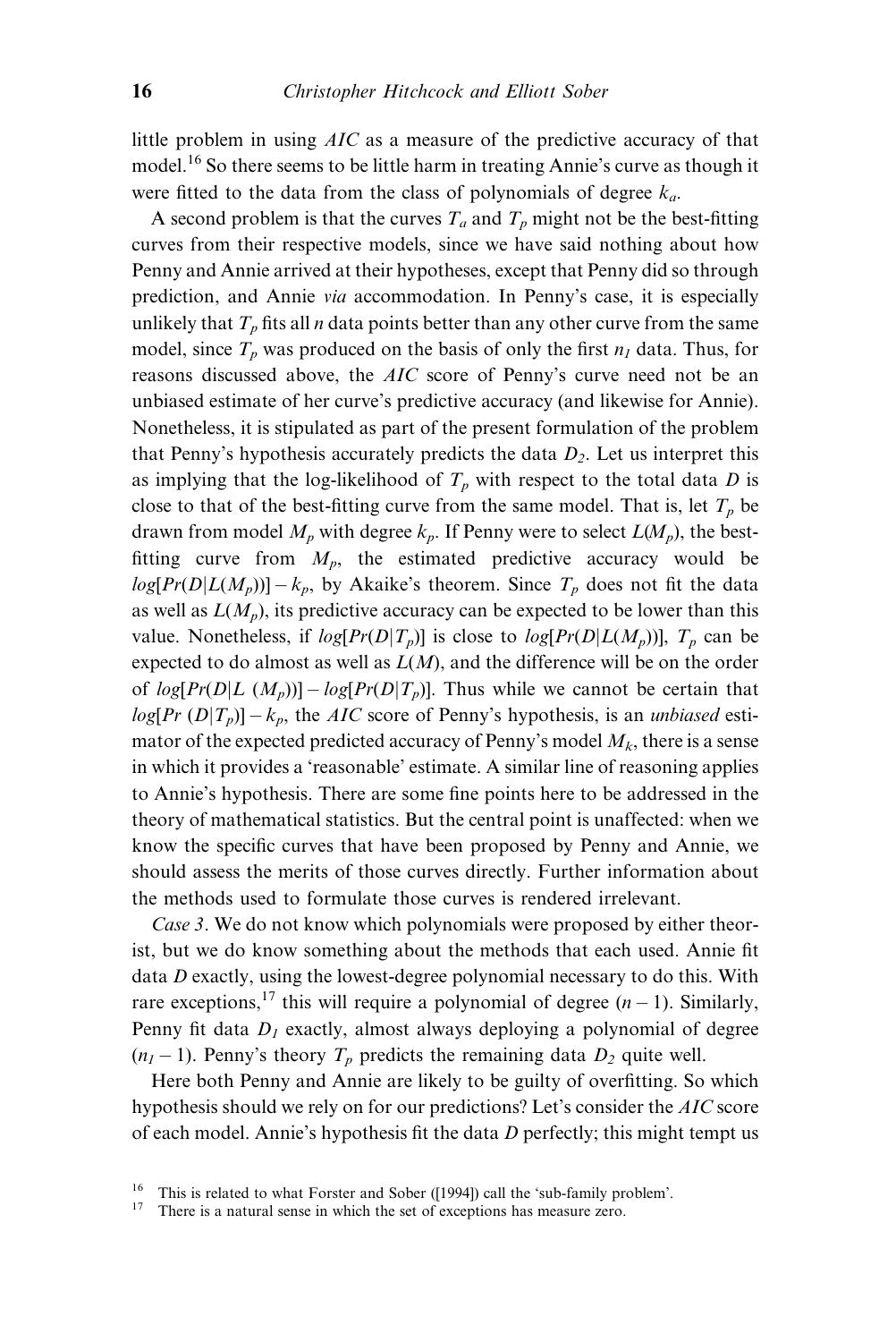to suppose that  $P(D|T_a) = 1$ , but so long as  $T_a$  allows for the possibility of error,  $P(D|T_a) = p_a < 1.^{18}$  What does follow from Annie's perfect fit is that  $p_a$ is *maximal.*  $T_a$  comes from a family with  $n (=n_1+n_2)$  free parameters, so  $AIC(T_a) = log(p_a) - n$ . Penny's hypothesis has  $n_1$  free parameters, fits data  $D_1$ perfectly, and data  $D_2$  very well. Let  $P(D|T_p) = p_p$ . We know that  $p_p < p_q$ . The AIC score for Penny's curve is  $log(p_n) - n_1$ . For reasons discussed above, this need not be an unbiased estimate of Penny's predictive accuracy. However, if Penny's curve predicts the data  $D_2$  very accurately, we may assume that it will fit the total data D nearly as well as the best-fitting  $n_1$  degree curve; hence the AIC score of Penny's curve will provide a reasonable estimate of Penny's predictive accuracy. Comparing AIC scores, we get

$$
AIC(T_p) > AIC(T_a)
$$
 if and only if  $log(p_p) - log(p_a) > -n_2$ .

If Penny's theory covers a lot of data beyond the data she used to construct her theory  $(n_2$  is large), and if her theory confers on that new data a very high probability ( $log(p_p)$ ) is close to  $log(p_a)$ ), then Penny's theory will have a higher estimated predictive accuracy than Annie's.

Intuitively, the idea is that by fitting her curve only to the first  $n_1$  data points, Penny is providing herself with some protection against overfitting: she cannot overfit data that she does not yet have. At the same time, she is exposing herself to the risk of underfitting: her curve may simply fail to fit the remaining  $n<sub>2</sub>$  data points. But once we learn that Penny's curve in fact does fit the new data well, we know that this threat did not materialize. Penny has succeeded in reaping the benefit without paying the cost.

Case 4. Annie chooses the best-fitting curve from the family of curves that has the highest  $AIC$  score on the data D. Penny chooses the best-fitting curve from the family of curves that has the best AIC score on the basis of  $D_1$ . Penny's curve also fits the new data  $D_2$  very well. In this case,  $T_a$  is the theory that has the higher estimated predictive accuracy with respect to data  $D$ . Given our goal of maximizing predictive accuracy, we can do no better than rely on Annie's theory. It is possible, albeit highly improbable, that Penny's theory  $T_p$ fits the data  $D_2$  so well that the estimated predictive accuracy of  $T_p$  comes close to that of  $T_a$ ; but if Annie chose the model with the *best AIC* score relative to all the data, Penny's model cannot have a higher estimated predictive accuracy.<sup>19</sup> Annie has done everything that can be done to avoid overfitting.

The moral to be drawn from case 4 is that just because Annie can commit the sin of overfitting, it does not follow that she must do so. Once pains are taken to avoid overfitting, there is no residual advantage to prediction over accommodation.

<sup>&</sup>lt;sup>18</sup> If the error is itself treated as a parameter, then it can be set to zero, raising Annie's likelihood to 1, at the cost of introducing an extra parameter. <sup>19</sup> If the true error distribution has the form of a density function, the possibility that Penny's model

is equally good has probability zero.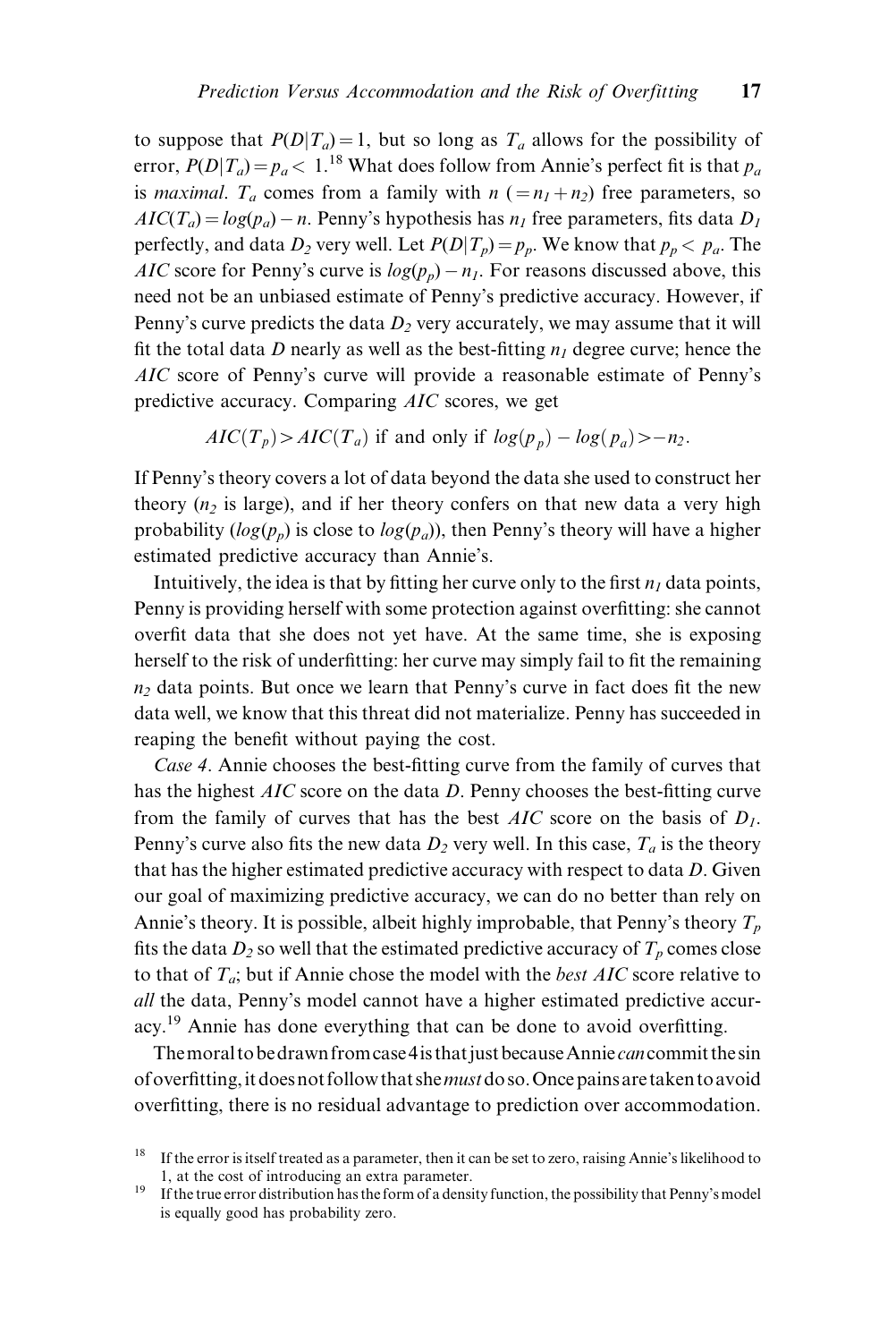Indeed, so long as one is not overfitting the data, one should base one's theories on all of the data that are available, and the larger data set  $D$  is to be preferred over the smaller data set  $D_1$ . The virtue of prediction over accommodation does not mean that there is something wrong with the Principle of Total Evidence.

Case 5. As before, Penny formulates  $T_p$  on the basis of data  $D_1$ , while Annie formulates  $T_a$  on the basis of the entire data set D. We are told that  $T_a$  fits data D to some specified degree of accuracy (or better), and also that  $T_p$  predicts  $D_2$ to some specified degree of accuracy (or better). We do not know for sure what method either Penny or Annie is using. They may be fitting their respective data sets perfectly using relatively high-degree polynomials, as in case 3, or they may be using  $AIC$  to balance simplicity against goodness of fit, as in case 4. And they need not be using the same method.

This is perhaps the most interesting case. Let us call the methods described in case 3 overfitting methods, and those described in case 4 balancing methods. In case 5, the fact that  $T_p$  successfully predicts  $D_2$  is evidence that Penny's theory avoided overfitting the data  $D_1$ . If Penny had drastically overfit the data in  $D_1$ , we would not expect her theory to accurately predict  $D_2$ . After all, overfitting is undesirable precisely because it leads to unreliable predictions. Thus, the very fact that Penny's theory accurately predicts the novel data  $D_2$  provides evidence that Penny took appropriate care to balance simplicity against goodness of fit. By contrast, the fact that Annie successfully accommodated data  $D$  does not give us any reason to think that she was using a balancing method rather than an overfitting method. Indeed, we would expect an overfitting method to provide better fit with data  $D$  than a balancing method.

We may express this argument in terms of likelihoods. Let  $B_a$  and  $B_p$  be the propositions that Annie and Penny respectively obtained their theories by appropriately balancing simplicity and fit; let  $F_a$  and  $F_p$  be the propositions that they obtained their theories by finding models that perfectly fit the data they used (D in Annie's case,  $D_1$  in Penny's). Let Fit-via-Pred $(T_p, D_2)$  be the proposition that Penny's theory accurately fit the data  $D_2$ , even though Penny did not use  $D_2$  to formulate  $T_p$ . And let Fit-via-Acc  $(T_a, D)$  be the proposition that Annie's theory accurately fit the data  $D$ , and that she *did* use all of  $D$  to formulate  $T_a$ . We can now assert two likelihood inequalities:

 $Pr(Fit-via-Pred(T_n, D_2)|B_p) > Pr(Fit-via-Pred(T_n, D_2)|F_p)$ 

$$
Pr(Fit\text{-}via\text{-}Acc(T_a, D) | B_a) < Pr(Fit\text{-}via\text{-}Acc(T_a, D) | F_a)^{20}
$$

<sup>&</sup>lt;sup>20</sup> Note, however, that this still does not fully settle the matter in favor in  $T_p$ . If Annie and Penny both balance, then  $T_a$  will likely be better than  $T_p$  (case 4); and it *may* be the case (though it need not be) that if both merely found the best-fitting theory, then  $T_a$  will be better than  $T_p$  (case 3). Thus it could happen that the superiority of  $T_a$  within each case gives  $T_a$  a higher expected predictive accuracy, even though  $T_a$  is more likely to overfit the data. This just underscores our point that the problem has no uniform solution, but must be answered on a case-by-case basis.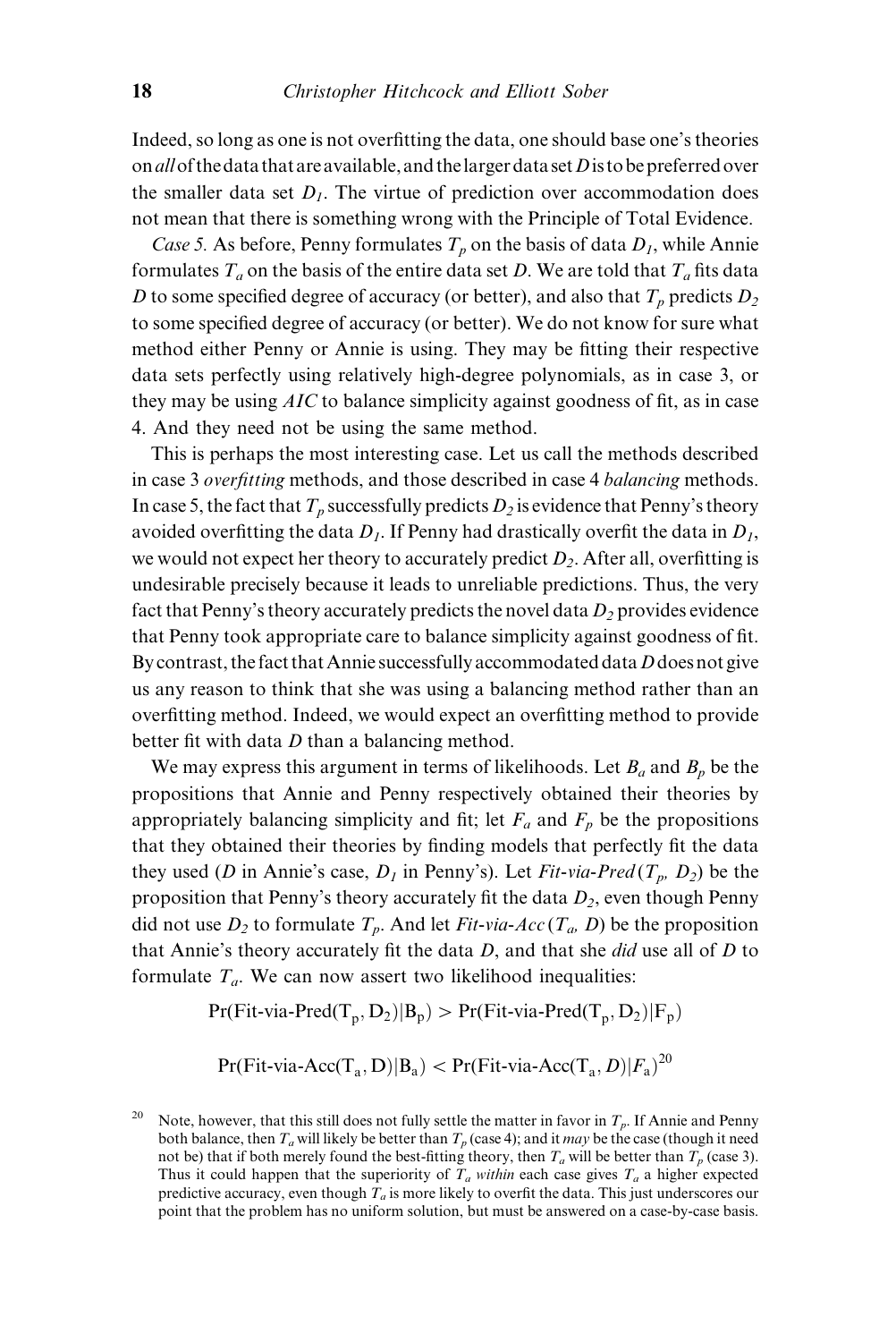Both inequalities are true even if, as a matter of fact, Annie and Penny happen to produce the same theory.

Our treatment of this case resembles arguments that have appeared in the literature. Patrick Maher ([1988], [1990]) has argued that prediction is superior to accommodation because the fact that a hypothesis successfully predicts further data gives us reason tobelieve that the hypothesiswas generated by using a reliable method (and hence that it will continue to be predictively accurate). Maher formulates this argument within a Bayesian framework, carefully stating conditions that are sufficient for the argument to go through. However, Maher never says what makes a method reliable, nor why successful prediction is evidence that a method has these features. We have done this explicitly—a reliable method balances simplicity against goodness-of-fit so as to reduce the risk of overfitting, and successful prediction is symptomatic of balancing because hypotheses that drastically overfit the data are unlikely to yield successful predictions.

Lipton ([1991]) also provides an argument that parallels ours. He writes:

When data need to be accommodated, there is a motive to force a theory [...] to make the accommodation. The scientist knows the answer that she must get, and she does whatever it takes to get it. The result may be an unnatural choice or modification of the theory  $[...]$  that results in  $[...]$ weak support, a choice she might not have made if she did not already know the answer she ought to get. In the case of prediction, by contrast, there is no motive for fudging, since the scientist does not know the right answer in advance [. . .]. Scientists are aware of the dangers of fudging and the weak support that results when it occurs. Consequently, when they have some reason to believe that fudging has occurred, they have some reason to believe that the support is weak. My claim is that they have such a reason when they know that the evidence was accommodated, a reason that does not apply in cases of prediction. (p. 140)

Once again, the idea is that when a theory is constructed by accommodating the data, this is evidence (not proof ) that the method used to construct that theory is unreliable (in the sense that it involves `forcing' or `fudging'). Lipton does not define forcing or fudging, although it is clear that for him the defect of forced or fudged theories lies in their inability to provide good explanations of the data they accommodate. In the context of our problem, forcing and fudging correspond to overfitting the data by using a model that contains many adjustable parameters. Theories that have been forced and fudged are defective because they have a low expected predictive accuracy.<sup>21</sup>

Case 5 underwrites another very simple argument. The fact that a hypothesis has made accurate predictions about novel phenomena provides evidence

<sup>&</sup>lt;sup>21</sup> The fact that this argument remains valid even when Penny and Annie happen to formulate the same theory is what leads Lipton to consider this an argument for what he calls the `Strong Advantage Thesis'.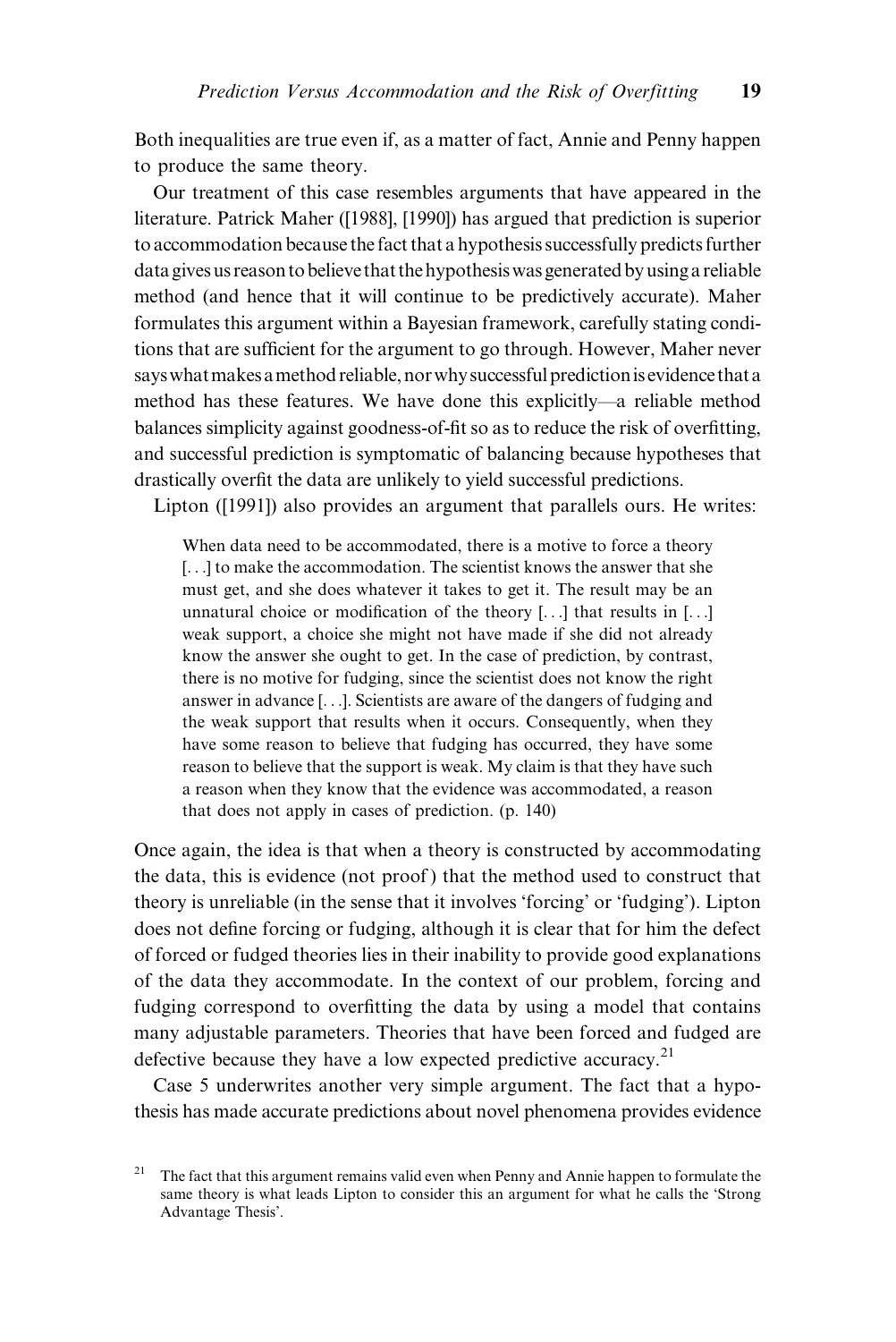that it will continue to do so in the future.<sup>22</sup> This is because predictive accuracy provides evidence that a hypothesis has appropriately balanced simplicity against goodness-of-fit. Since we desire theories that will make accurate predictions, we have some reason to prefer theories with a track record of predictive success.

In cases 2 and 3, we offered quantitative conditions for Penny's theory to be preferable to Annie's. These conditions depend upon our use of AIC, but the qualitative points underscored by these cases hold regardless of how we choose to balance simplicity against goodness-of-fit. Readers are invited to construct further cases, and work out the consequences of our analysis for themselves. We hope that our discussion of these five cases brings out the key features of our account. There are certain features of hypotheses by virtue of which they are good or bad predictors. Hypotheses that drastically overfit existing data will probably do a poor job in predicting future data; hypotheses that balance simplicity against goodness-of-fit tend to do better. It is possible to accommodate data without overfitting them, but when one is accommodating data, the temptation to overfit is always present. By contrast, when one accurately predicts new data that were not used in formulating one's theory, there is no opportunity to overfit those data. It is for this reason that our account can be viewed as a version of weak predictivism: there is nothing wrong with accommodation *per se*; accommodation only provides evidence that overfitting has occurred. At the same time, our discussion shows that there is no uniform solution to the problem of prediction versus accommodation, as formulated in Section 4 above; the solution depends upon the details of the case. In particular, it depends upon what is known about the methods used by Penny and Annie to construct their hypotheses, and what is known about the hypotheses themselves.

In order to determine whether prediction is superior to accommodation in some specific scientific example, we need to know how that case assimilates to our breakdown of cases given above. Likewise, in order to determine whether prediction is superior to accommodation in science quite generally, we need to know whether the majority of scientific cases assimilate to cases 3 and 5, where prediction can offer advantages over accommodation; to cases 1 and 2, where prediction offers no advantage, or to case 4, where accommodation is actually superior to prediction. Indeed, a number of the arguments that have been offered in the literature are naturally construed as arguments over just this

<sup>&</sup>lt;sup>22</sup> This assumes what the proof of Akaike's theorem also assumes—that the underlying reality generating the data remains stable throughout. There is no solution to the problem of induction on offer here! In a similar vein, Akaike's theorem provides no solution to Goodman's ([1955]) new riddle of induction. For example, in a curve-fitting problem, it is *assumed* that X and Y, and not some gruified construction therefrom, are the independent and dependent variables; for discussion see Forster ([1999]).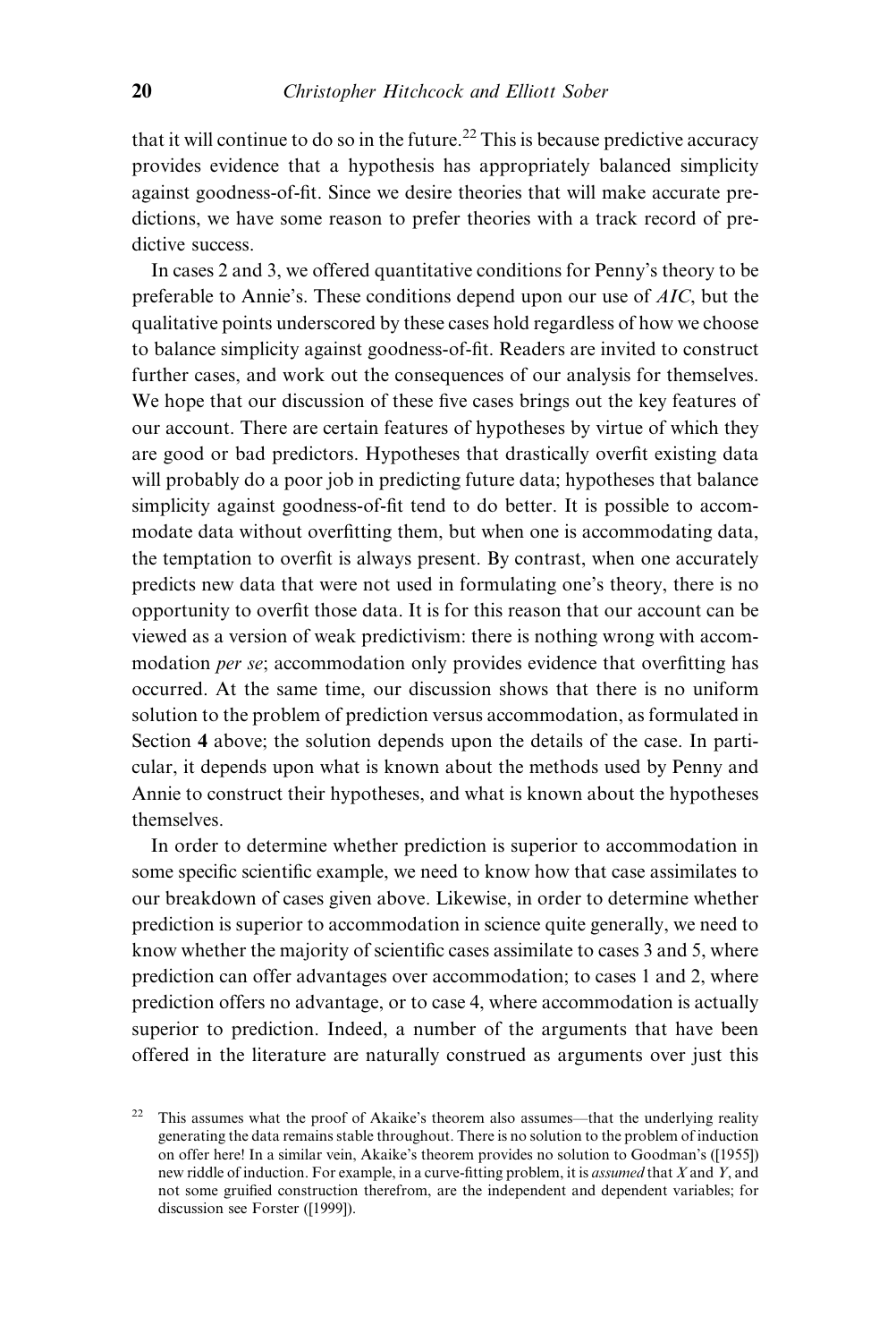point. For example, Howson ([1989]) presents a critique of predictivism in which he claims that 'in science  $[...]$  predictions are generated from publicly available theories' (p. 384). This can naturally be construed as a claim to the effect that typical scientific examples assimilate to case 2, in which the competing theories are fully known. (See Horwich [1982], p. 117, for a similar argument.) Our analysis of case 2 does indeed show that if this is correct, then there would indeed be no advantage to prediction over accommodation. We take no stand on the issue of how often the various cases arise.<sup>23</sup> Nonetheless, it is important that arguments about the prevalence of the different cases be disentangled from arguments about the logic of each. We hope that our taxonomy provides a useful prolegomenon to future debates about predictivism.

# 7 Observations explained

We are now in a position to account for the observations described in Section 3.

- 1. Accommodation is easy. It is always possible to accommodate  $n$  data if one adopts a theoretical framework (such as a family of polynomial curves) with  $n$  (or more) free parameters.
- 2. Accommodation is not always bad. So long as appropriate steps are taken to avoid overfitting the data, there is nothing intrinsically wrong with formulating one's hypothesis on the basis of the available data. Part and parcel of this idea is that it is better, ceteris paribus, to base your choice of theory on the more inclusive data set D than on the less inclusive data set  $D_1$ . There is nothing wrong with the Principle of Total Evidence.
- 3. Fit with existing data is a good thing. While we have focused on the dangers of overfitting, a theory may also be defective if it *underfits* the data. A theory that contains too few free parameters may be unable to fit the data well enough, as measured by log-likelihood, to receive a high AIC score. A theory can be expected to make accurate predictions of new data when it achieves the right balance of simplicity against goodness-of-fit. A theory that places too high a premium on simplicity will fare no better than one that places an excessive premium on fit.

<sup>&</sup>lt;sup>23</sup> Thus there is a sense in which it is misleading for us to paraphrase our position, as we have done, by saying that successful prediction is symptomatic of successfully balancing simplicity against goodness-of-fit. If 'symptomatic of' means 'statistically correlated with', the paraphrase does not strictly follow from our analysis. It may be, for example, that all actual cases conform to the structure of case 4; if so there will be no correlation between accommodation and overfitting.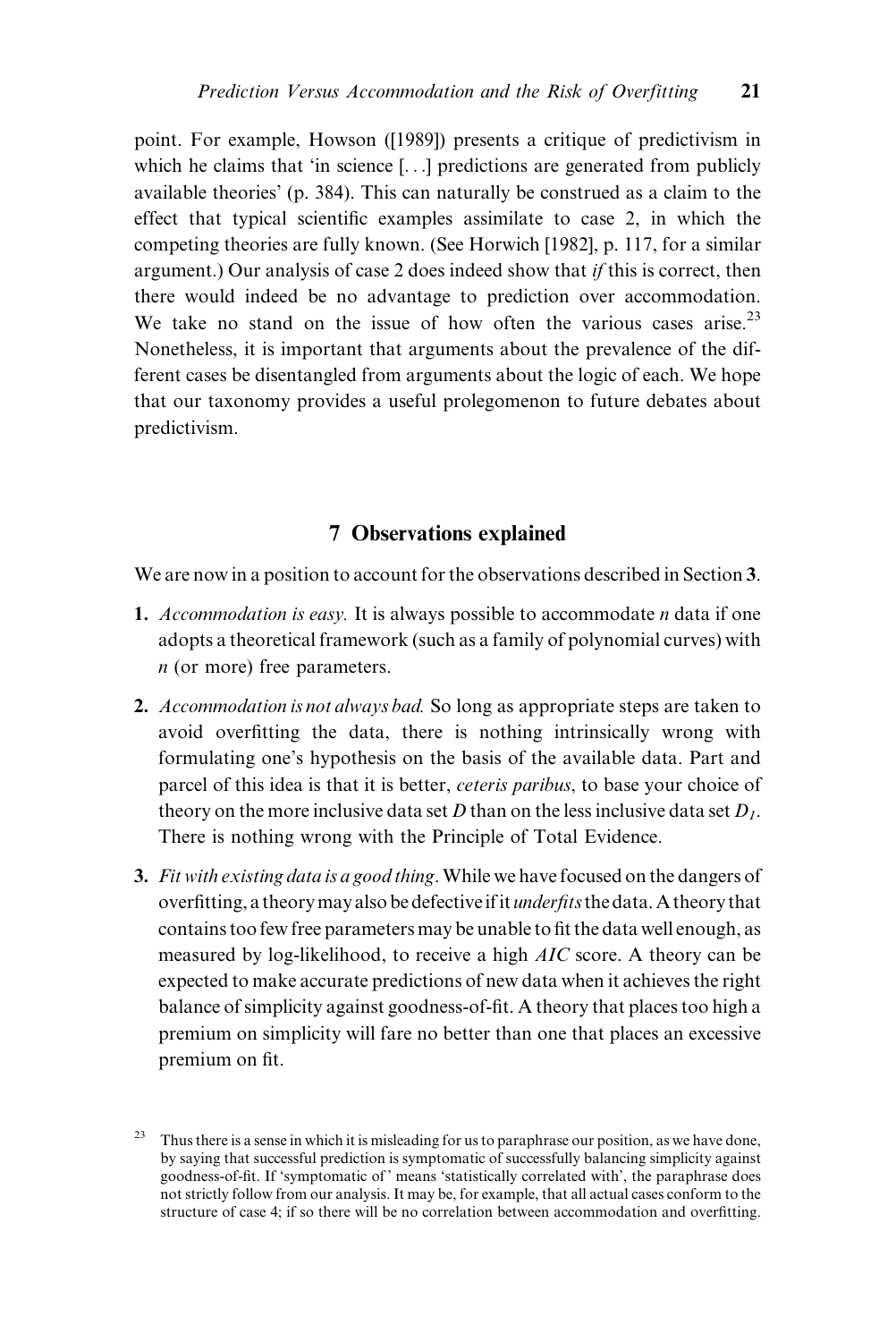- 4. Simplicity matters. A sufficiently simple hypothesis, formulated on the basis of a given body of data, will not drastically overfit that data. It does not contain too many parameters whose values have been set according to the data. Thus a simple hypothesis that successfully accommodates a given body of data can be expected to make more accurate predictions about new data than a more complex theory that fits the data equally well.
- 5. Background theory matters. For a given  $k$ , we may think of the family of polynomials of degree  $k$  as a background theory. Such a theory determines the form that specific hypotheses can take on the basis of the data. It determines how the data may be used to construct specific hypotheses. A background theory that has a large number of free parameters is able to accurately fit the data more easily than one with fewer free parameters. But as we have seen, such a theory is liable to produce a hypothesis that substantially overfits the data that it accommodates.
- 6. Accommodational plasticity entails predictive impotence. Since a theory that has sufficiently many free parameters to accurately fit whatever data may come along will almost certainly overfit the data at hand, such a theory cannot be expected to generate hypotheses that will make accurate predictions. It is worth emphasizing that the idea of `too many parameters' depends on the size of the data set. Linear models cannot perfectly fit data sets that contain three or more (non-colinear) data points, but they can perfectly fit any data set that contains just two. Every model of the sort to which the Akaike framework applies can perfectly fit sufficiently small data sets, but will be unable to do this for data sets that are sufficiently large. Our point here departs from Popper's critique of unfalsifiable theories, which he claims make no predictions. The problem with models that overfit is not that they make no predictions, but that they are apt to make inaccurate predictions.

#### 8 Mayo on severe tests

In this section and the next, we argue for the fruitfulness of our approach by applying it to two recent discussions in the philosophy of science.

Deborah Mayo ([1991]; [1996], Chapter 8) has criticized the position that we have called strong predictivism. According to Mayo, in assessing the evidential bearing of data  $D$  on theory  $T$ , what matters is not whether  $T$  was constructed after  $D$  was collected, nor even whether  $D$  was used in the construction of  $T$ . What matters, rather, is whether  $T$  has passed a *severe test* with respect to D. We may think of the procedure whereby  $T$  is compared with  $D$  as a test. The test must specify, inter alia, the procedure used to collect the data.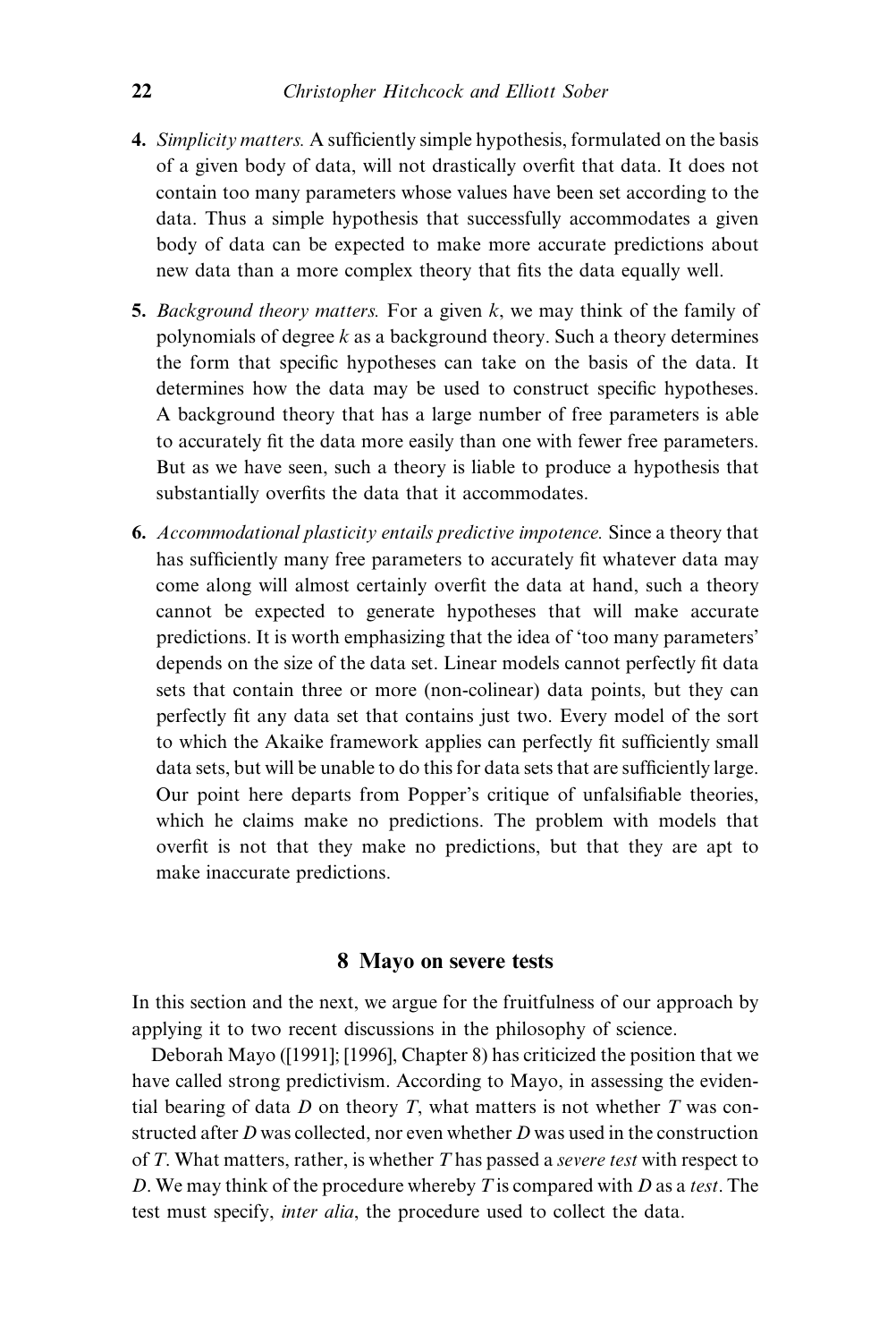Mayo defends a form of weak predictivism; she holds that severity is correlated with novelty:

What underlies the basic intuition that if the data are not novel, then they fail to test or support a hypothesis are the various impediments to severity that correlate with violating novelty of one sort or another. But the correlation is imperfect. (Mayo [1996], pp.  $252-3$ )

What makes a test severe for Mayo? Here is one of her formulations. Given a specific test procedure P, theory T passes a severe test with data  $D$  just in case:

 $ST:$  There is a very low probability that test procedure P would yield so good a fit, if  $T$  is false. ([1996], p. 180; our notation.)

As an illustration, consider an example of ordinary statistical hypothesis testing. Let  $T$  be the hypothesis that a coin is biased. Let  $P$  be the procedure of tossing the coin twenty times and recording the number of heads. Let D be the result that the coin landed heads on sixteen of twenty tosses. The possible data that would fit  $T$  as well as  $D$  does include results with sixteen or more heads, or sixteen or more tails. If T were false—i.e., if the coin were fair—the probability of obtaining sixteen or more heads or sixteen or more tails is .046. This is a measure of the severity of the test; the lower the probability, the more severe the test. (Note that Mayo's approach here differs from that of classical statistical hypothesis testing, as usually understood. Classical statistics normally divides problems into two sorts—estimation and hypothesis-testing. In estimation problems, one uses data to formulate a hypothesis about the value of some quantity. In hypothesis-testing, one specifies the hypothesis, as well as the significance level, before collecting the data. Mayo's project involves, inter alia, an attempt to unify these two branches of classical statistics.)

As worded here, however, ST is ambiguous. It could mean:

 $ST_r$ : There is a very low probability that test procedure P would yield so good a fit with  $T$ , if  $T$  is false,

where T refers rigidly to the theory that was, in fact, being tested. Let us call this the *rigid* construal of  $ST$ . But  $ST$  could also be construed to mean:

 $ST_{nr}$ : There is a very low probability that test procedure P would yield so good a fit with whatever theory would have been proposed, if  $T$  is false.

In  $ST_{nr}$ , the first occurrence of T in  $ST_r$  has been replaced with a description whose referent varies depending upon the data D produced. (The one occurrence of 'T' in  $ST_{nr}$  still refers rigidly.) If T is formulated independently of the results of test procedure  $P$ —if it is formulated prior to the collection of the data, for example—then the two formulations are equivalent. T is the theory that would have been proposed in  $ST_{nr}$ . On the other hand, if the theorist formulated  $T$  on the basis of data produced using procedure  $P$ , then we can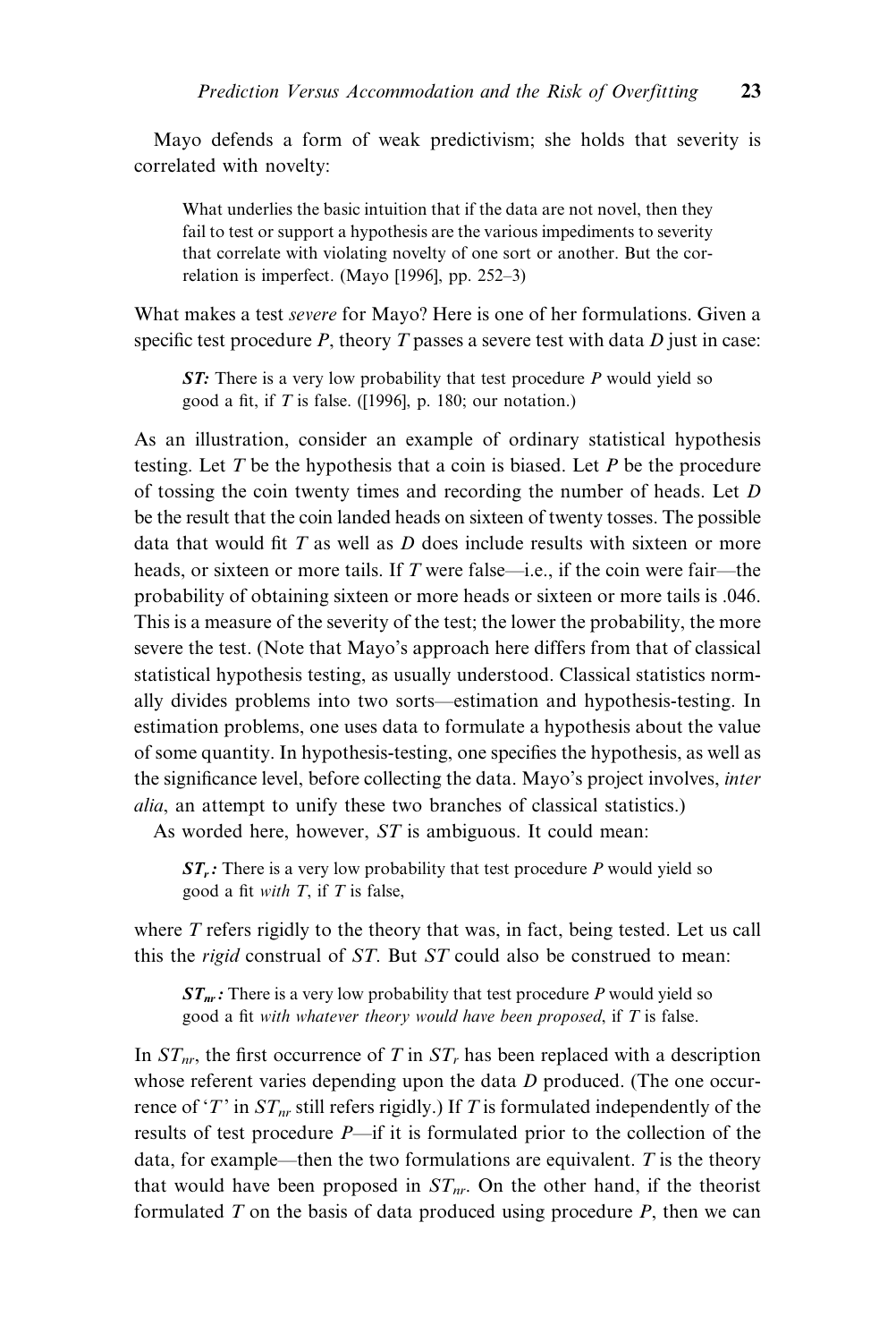expect that a different theory would have been obtained had P produced different data.

To see why the difference between these two construals matters, consider the example, from Section 3, in which Marsha measures the length of her desk. Here,  $P$  is the procedure of stretching the tape measure along the side of the desk and noting which number accompanies the slash that is closest to the edge of the desk;  $D$  is the result that the closest slash is adjacent to the number 150; and T is the claim that the desk is between 149 and 151 centimeters wide. Assume, moreover, that Marsha is very reliable in her use of tape measures; it is very unlikely that her measurement will be off by more than one centimeter. It is clear from Mayo's critique of strong predictivism that she would deem this to be a case in which T has passed a severe test with D.  $ST_r$  yields this result: if the desk were *not* between 149 and 151 centimeters long, it is very unlikely that she would have observed the slash marked `150' to be closest to the edge of the desk. By contrast,  $ST_{nr}$  is false in this example. Regardless of the length of the desk, we can be almost certain that Marsha will postulate a desk length that fits the result of her measurement as well as  $T$  fit the actual result.

We are not suggesting that there is a *pervasive* ambiguity in Mayo's treatment of this subject. She offers other formulations (e.g., [1996], p. 181) which make it clear that  $ST<sub>r</sub>$  is intended; and as just noted, her critique of strong predictivism is clearly consistent with the rigid reading only. Nonetheless, there do appear to be places where she tacitly trades on the ambiguity.

Consider a different example, of a sort that Mayo herself discusses at some length in a different context ([1996], Chapter 9). Suppose that we have twenty coins, and that we are interested in whether the coins are fair or biased. We flip each coin some number of times and determine if the frequency of heads differs from one half by a significant amount. One such coin—suppose it is coin number twelve—comes up heads with a frequency that is statistically significant at the 0.05 level. We therefore hypothesize that coin number twelve is biased. There is obviously something *ad hoc* about this procedure. Even if all of the coins are fair, there is a probability of  $0.64$  ( $= 1 - [0.95]^{20}$ ) that at least one of the coins will yield a frequency of heads that is significant at the 0.05 level. Mayo argues that in cases such as this we need to draw a distinction between the *computed* significance level (in this case 0.05), and the *true* or  $actual$  significance level (0.64). This would seem to be a case in which accommodating the data leads to bad results.

But does Mayo's ST yield the correct result in this case? The hypothesis under consideration is  $T_{12}$ , that coin twelve is biased. If this hypothesis were false, then coin twelve would be fair. If the coin is fair, the probability that the procedure would yield a number of heads on coin twelve that fit  $T_{12}$  as well as the actual data did is less than 0.05 (this is just what it means to say that the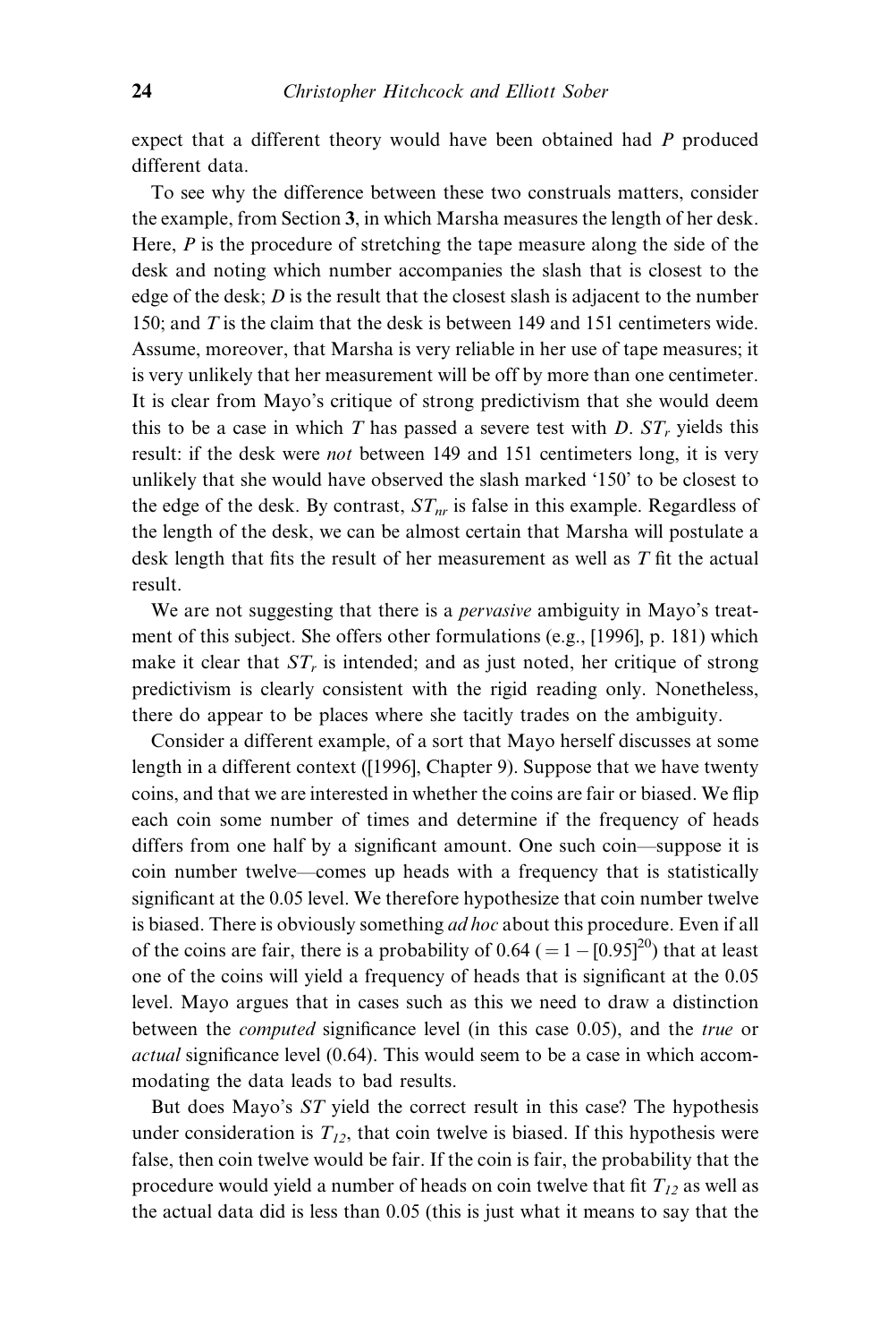number of heads was significant at the 0.05 level). So it looks as though the severity of this test of  $T_{12}$  has the computed significance value of 0.05. By contrast, what Mayo calls the *true* or *actual* significance value of 0.64 is precisely the probability associated with the non-rigid construal of ST. That is, 0.64 is the probability that we will formulate some theory or other about the bias of a coin that fits the data at the 0.05 level. So in order for Mayo to conclude that  $T_{12}$  does not pass a severe test on this data, she must employ  $ST_{nr}$  rather than  $ST_r$ . However, this is just the construal that yields the wrong answer in the desk-measuring example.

What is going on here? If one were to formulate hypothesis  $T_{12}$  first, and then test it, one would do so by tossing coin twelve some number of times and counting the number of heads. One wouldn't need to toss the other nineteen coins, but it would be harmless to do so. Intuitively, there is nothing wrong with how  $T_{12}$  was *tested*. Apparently, the problem has to do with the *ad hoc* procedure used to formulate  $T_{12}$ . But how could history matter in this way?

Here is how this example would be handled within the framework we have presented. Consider two models. The first model  $M_1$  generates hypotheses that assign the same bias to each coin; the best-fitting hypothesis from this model is determined by estimating the value of a single adjustable parameter. The second model  $M_{20}$  generates hypotheses that assign biases to each of the twenty coins independently; this model is fit to the data by setting the values of twenty different parameters. Suppose the data are such that coin twelve exhibits a statistically significant frequency of heads, while none of the other coins do. The best-fitting hypothesis from  $M<sub>1</sub>$  will posit the same tiny bias for each coin. The best-fitting hypothesis from  $M_{20}$  will posit a large bias for coin twelve, and little or no bias for any of the other coins. The latter hypothesis will certainly fit the data better than the former. Nonetheless, the twentyparameter family might still receive an inferior  $AIC$  score, reflecting the ease with which the data can be overfitted when there are twenty adjustable parameters. In other words, we may have reason to believe, on the basis of the data, that the one parameter model which says that the coins do not differ in their biases is likely to make more accurate predictions about future tosses than is the model which says that each coin has its own bias.<sup>24</sup> For that matter,

<sup>24</sup> One might raise the following objection. Consider the one-parameter family of hypotheses whose members all attribute no bias to the other nineteen coins, but differ only in their assignment of bias to coin twelve. The best-fitting hypothesis from this family will be one that attributes a substantial bias to coin twelve (and of course, no bias to any of the other coins). This will fit the data almost as well as the best-fitting member of the twenty-parameter family described in the text, but will not receive the penalty for having twenty adjustable parameters. This objection is just a version of the so-called `subfamily problem', discussed at length in Forster and Sober ([1994]). When the competing models are gerrymandered in this manner, overfitting may go undetected by formal methods such as  $AIC$  scores. Nonetheless, we can still have reason for believing that the data will be overfitted by the best fitting hypothesis from a gerrymandered model.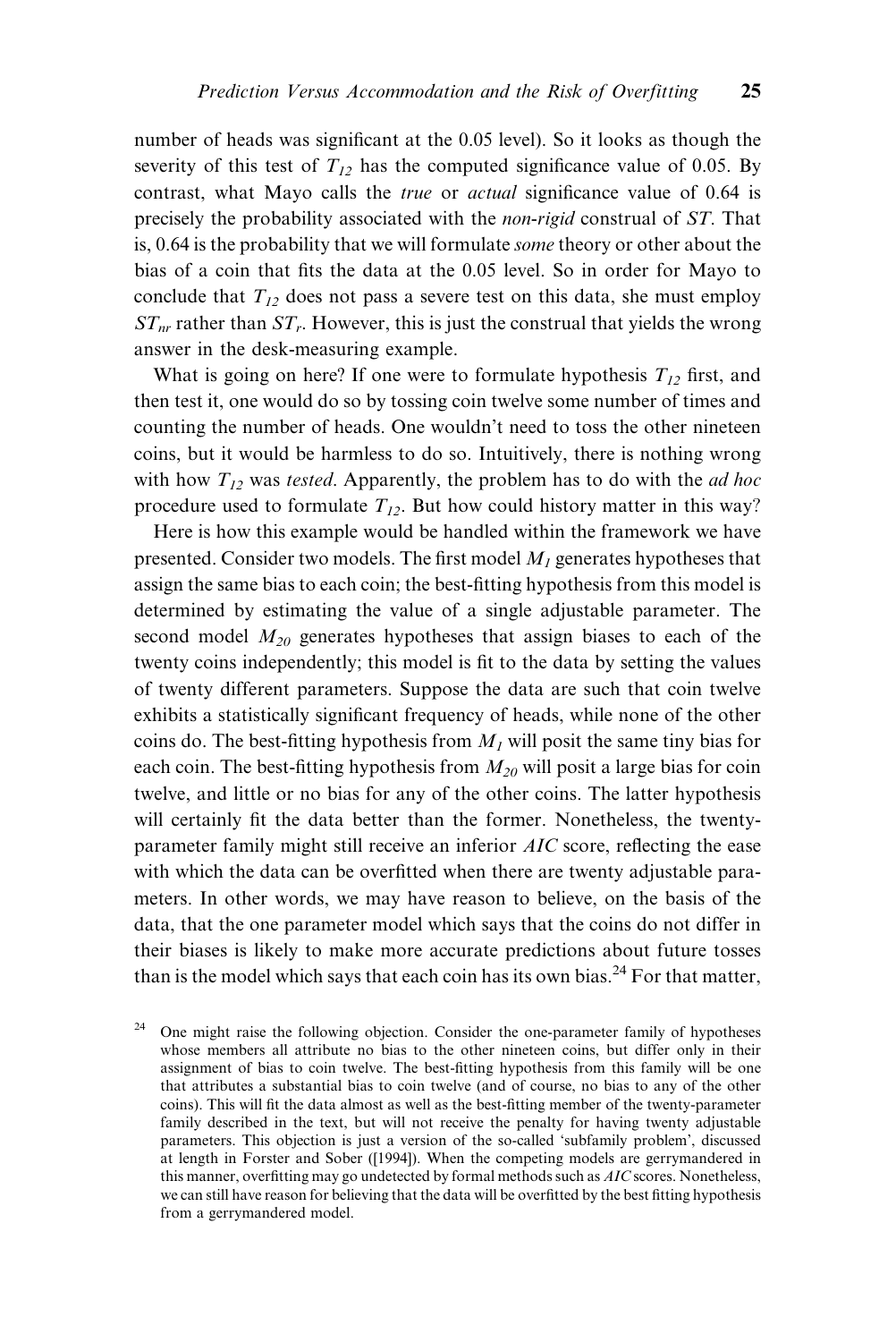the zero-parameter model which takes all the coins to be fair might score even better; this model corresponds to the `null hypothesis'. Note that none of this presupposes that we have any independent reason for thinking that the coins all have the same bias (or lack of bias). The name of the game is predictive accuracy, not true description of an underlying reality.

# 9 The miracle argument and scientific realism

Scientific realism is a cluster of views about the nature of scientific theories and theorizing. While no two scientific realists espouse exactly the same tenets, a common core might include the following:

- 1. The aim of scientific inquiry is to produce theories that provide descriptions of the world that are literally true.
- 2. Theories in the `mature sciences' are usually approximately true, and the entities postulated by those theories usually exist.

One of the most popular arguments proffered by proponents of scientific realism is the so-called `miracle argument'. According to this argument (see, e.g., Putnam  $[1975]$ ), scientific realism is capable of explaining why a predictively successful theory is predictively successful, whereas the success of the theory would be miraculous if scientific realism were not true. We reconstruct this as a likelihood argument; the claim is that  $Pr(T$  is predictively successful | T is true) >>  $Pr(T$  is predictively successful | T is false). Hence, the predictive success of T strongly favors the hypothesis that T is true over the hypothesis that  $T$  is false (Sober [1990]). This argument might seem to lack force if the theory in question was constructed by using the data that it is said to predict successfully. In this instance, we might expect the theory to be predictively successful whether or not it is true. So let us consider the argument with respect to *new data*; what else, besides the truth (or approximate truth) of theory  $T$  can be said to explain  $T$ 's success in making novel predictions? (See, e.g., Leplin [1997] for a version of this argument.)

Our treatment of the problem of prediction versus accommodation goes some way towards undermining this argument. Consider the curve-fitting problem characterized in Section 4. Recall that curve-fitting is a two-step process. First, one must choose a *model*—e.g., the degree of the polynomial that is to be fitted to the data. Then one chooses the best-fitting specific curve from that model. It is natural to think of a model as being analogous to the ontological framework of a scientific theory. A model determines the overall form that the final (fitted) theory will take. A model is true when it correctly picks out the underlying form of the true specific curve. Suppose, for example, that a specific curve C is not only successful at accommodating the data  $D_1$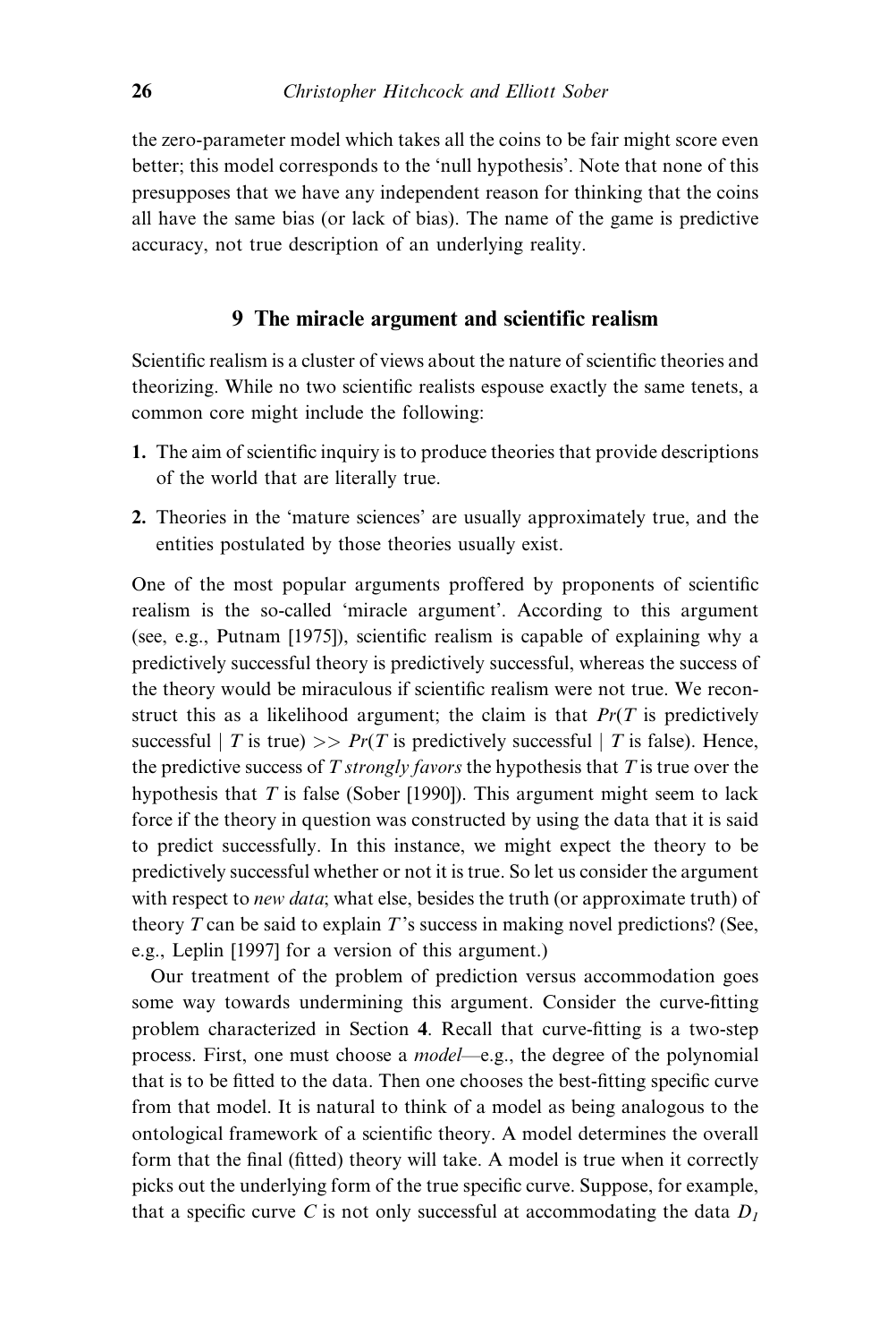which was used to construct that curve, but also at predicting the novel data  $D_2$ . It would be unreasonable to conclude from this that C is exactly true. Even if  $C$  has the right form, the precise values of the parameters in  $C$  are bound to be wrong by at least a small amount. However, it would not be unreasonable,  $prima$  facie, to infer that  $C$  is approximately true.

Matters change when we turn our attention to the smallest model  $M$  that contains the specific curve C. Is the success of C evidence that M is true or approximately true? There are different things we might mean here. We might mean that  $M$ , when fitted to old data, will yield predictions that are close (as measured, say, by log-likelihood) to new data generated by the true curve. To concede that scientific theories are 'approximately true' in this sense would provide little comfort to the realist, however; even the anti-realist can concede that theories are approximately true in this sense. Alternatively, we might mean that  $M$  correctly identifies the general form of the true curve—in the case of polynomials, this means that M has the correct (smallest) degree. Does the success of C in predicting the novel data  $D_2$  give us reason to think that M is approximately true in this second sense?

No. The predictive accuracy of a model has little to do with whether the model is true. It may be, for example, that the true specific curve which, together with random noise, generates data is very complex, containing  $k$  (non-zero) parameters. This does not rule out the possibility that fitting data with a model that has fewer parameters will be more successful in yielding accurate predictions of novel data. The success of AIC as a strategy in model selection has nothing to do with correctly identifying the true (smallest) number of parameters, and everything to do with the need to avoid overfitting the data. In this case, at least, the connection between approximate truth and predictive success is severed (Sober [1998], [2002]).

We so far have shown that the realist's explanation is not the only one possible. Whereas the realist claims that a model's success in predicting novel phenomena should be explained by the hypothesis that the model is true, we have suggested that it might be explained by the hypothesis that the model is false, although it successfully balances fit-to-data and simplicity. However, we want to say something more. It is a pervasive fact about scientific practice that models known to be false often make more accurate predictions than models known to be true. The point of idealization in science is not just to make calculation tractable; idealizations—by virtue of assuming that certain known causes have no influence on an effect—are typically simpler in a way that often enhances predictive accuracy. It isn't just that an instrumentalist interpretation of a model is possible; the point is that it is often vastly more plausible than a realist construal.

The observant reader will have noticed that we have suggested that realism fares much better in connection with fitted models than it does with respect to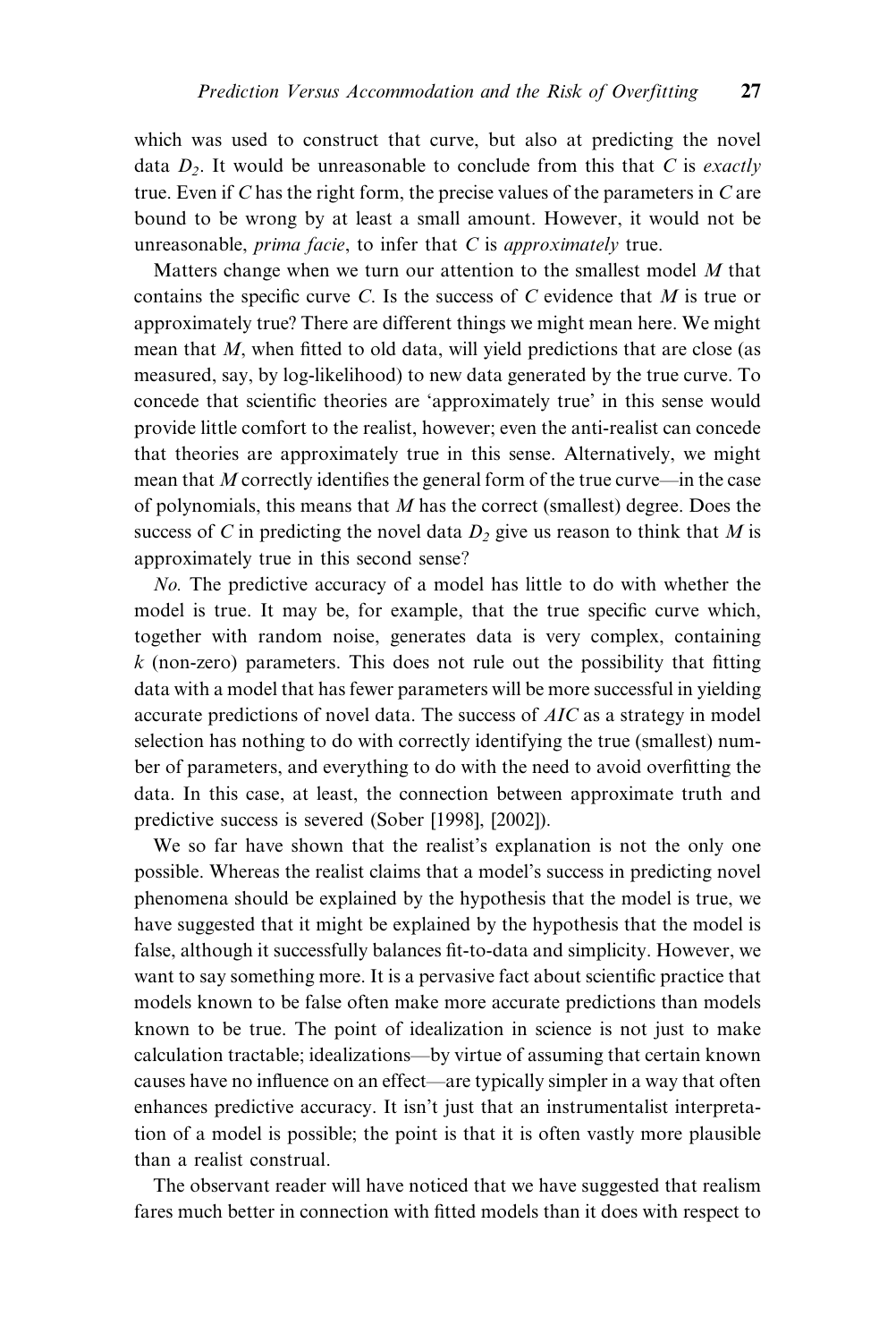models properly so called (i.e., models that contain adjustable parameters). A fitted model that accurately predicts a novel phenomenon has a different epistemological status from an unfitted model that does so when fitted to an old data set. The slogan for this difference might be `instrumentalism for models, realism for fitted models' (Sober [2002]). One realist intuition that underlies the miracle argument is correct—no fitted model will be more predictively accurate, on average, than the true fitted model. If only we could identify that proposition, we would have no need for false theories. The problem is that the true fitted model is typically epistemically inaccessible. What we can do is assess unfitted models for the fit-to-data of their likeliest members and for their simplicity. If our goal is predictive accuracy, we must abandon our demand for models that are true.

It would be a mistake to think that the miracle argument can be retained by claiming that the instrumentalist ideas we have advanced pertain only to banal inference problems which are data-driven. Curve-fitting often seems to have this character, but model selection encompasses a wide range of inference problems, including the testing of causal models (Forster and Sober [1994]). Models that contain adjustable parameters can be suggested by theories; they needn't be pulled out of the air. The Ptolemaic and Copernican world pictures provide salient examples. Each begins with the simple idea that a certain object—the earth or the sun—is at the center. Articulating these ideas involves introducing models that contain adjustable parameters (Forster and Sober [1994]).

We illustrate this last point with a brief discussion of the case of Augustin Fresnel and the prediction of the bright spot. (For a more detailed discussion in the context of the problem of prediction vs accommodation, see Worrall [1989]; for a thorough historical treatment, see Buchwald [1989].) At the beginning of the nineteenth century, the dominant theory of the nature of light was the corpuscularian or 'emission' theory originally propounded by Newton; the wave theory of Huyghens had fewer adherents. The French Académie des Sciences announced a prize for the best treatise on the phenomenon of diffraction, to be awarded in 1819. Unlike the phenomenon of polarization, diffraction had received very little scientific attention. The wave theory of light could offer a rough qualitative account of diffraction, but neither theory offered a detailed quantitative treatment. It was the hope of the Académie's members that the prize would encourage bright young physicists to work on the problem of diffraction. In this respect it failed: the Académie received only two submissions. The prize was awarded to Fresnel's 'Mémoire sur la diffraction de la lumière' (Fresnel [1819]), which contained both an experimental part and a theoretical part. In the experimental part, Fresnel described a novel method for observing linear diffraction fringes and measuring the distances between them, and recorded the results of numerous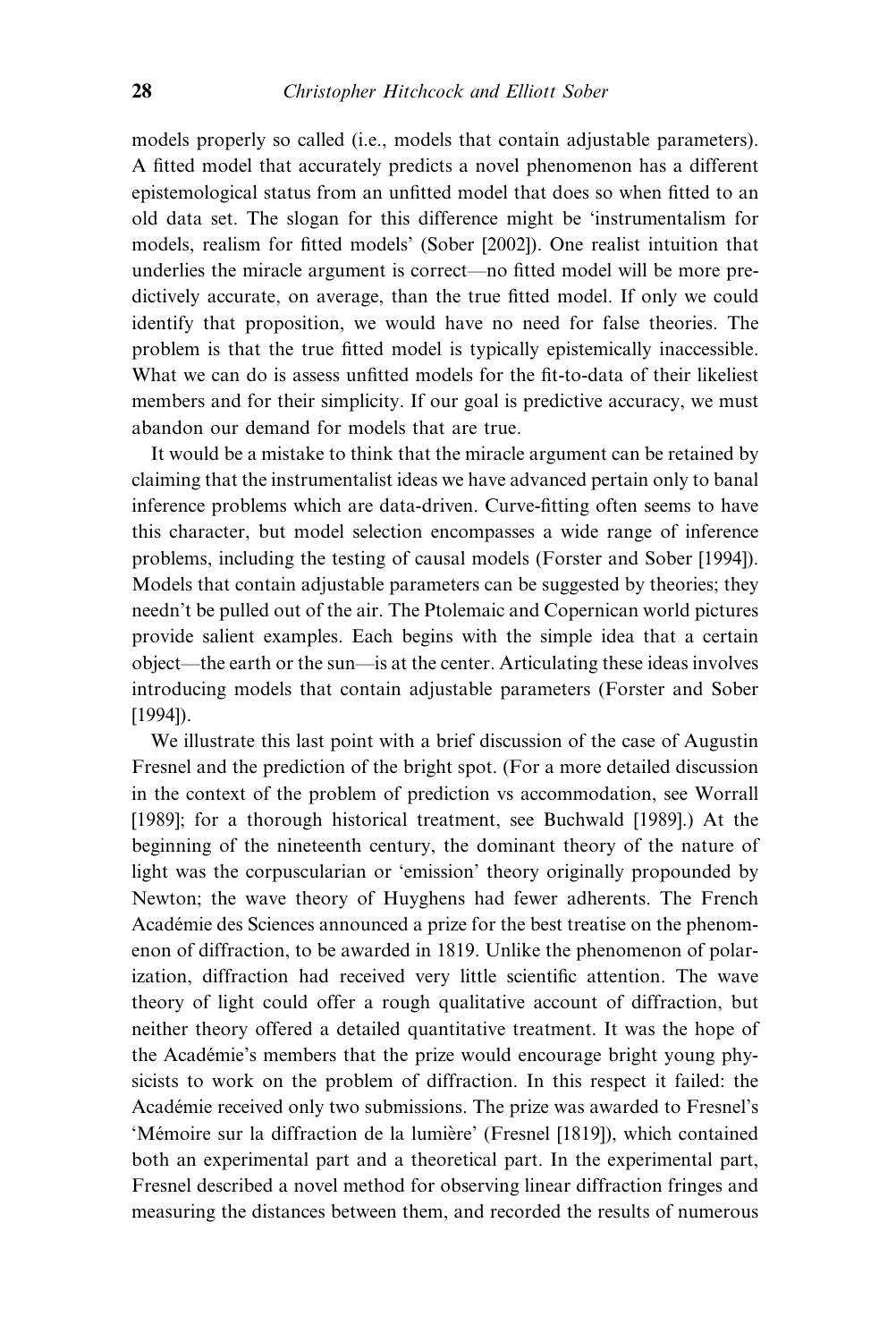observations. In the theoretical part, he described a new quantitative method, called the `method of integrals', motivated by the wave conception of light, and showed that it fit the observational data to a high degree of accuracy. Poisson, a member of the prize commission, demonstrated that Fresnel's theory entailed the occurrence of a bright spot in the center of the shadow cast by an illuminated disk; Arago, another member of the prize commission, conducted the experiment and confirmed the prediction.

If the miracle argument is correct, then we would have to conclude that the successful prediction of the bright spot (a previously unknown phenomenon) provided a particularly strong reason to believe in the underlying ontological commitments of Fresnel's theory, namely the wave theory of light. Indeed, as the story is often told, that is exactly what happened. The historical record, however, tells another story. In the report of the prize committee, read aloud to the members of the Académie, we have a record of the reaction to Fresnel's memoir of five of the era's greatest physicists. In addition to Arago and Poisson, the committee included Biot, Gay-Lussac and Pierre Simon de Laplace, by far the most influential figure in French physics. The report was written by Arago (Arago [1819]), Fresnel's strongest supporter on the committee, and no doubt represents a composite of the reactions of commissioners. The report is striking for what it leaves unsaid. First, it omits any reference to the wave theory of light, presenting only an ontologically sanitized version of Fresnel's mathematical treatment. This suggests that the members of the commission were not at all persuaded of the truth of the underlying picture of the nature of light. Indeed, of the three members of the commission originally sympathetic to the emission theory of light, Biot remained loyal until converting some time in the 1830s, Poisson may possibly have undergone a conversion around the same time, although certainly no earlier, and Laplace died in 1827 without ever converting. Second, there is almost no mention of the much-vaunted bright spot. Two sentences near the very end of the long report describe the prediction and note that it was confirmed. There is no commentary indicating that this piece of evidence was of particular import.

So what was it about Fresnel's memoir that so impressed the prize commission? First, several pages of the report are dedicated to describing and praising the ingenious new technique for observing diffraction fringes. The report also relates in detail the extreme quantitative accuracy of Fresnel's method of integrals. Finally, and most interestingly from our perspective, the commissioners were impressed that Fresnel's method required that only one parameter (corresponding to the wavelength of the light used in the experiment) needs to be adjusted to fit the data. Thus, the leading physicists of the day were particularly impressed that Fresnel was able to achieve excellent fit with the existing linear diffraction data using a one-parameter model.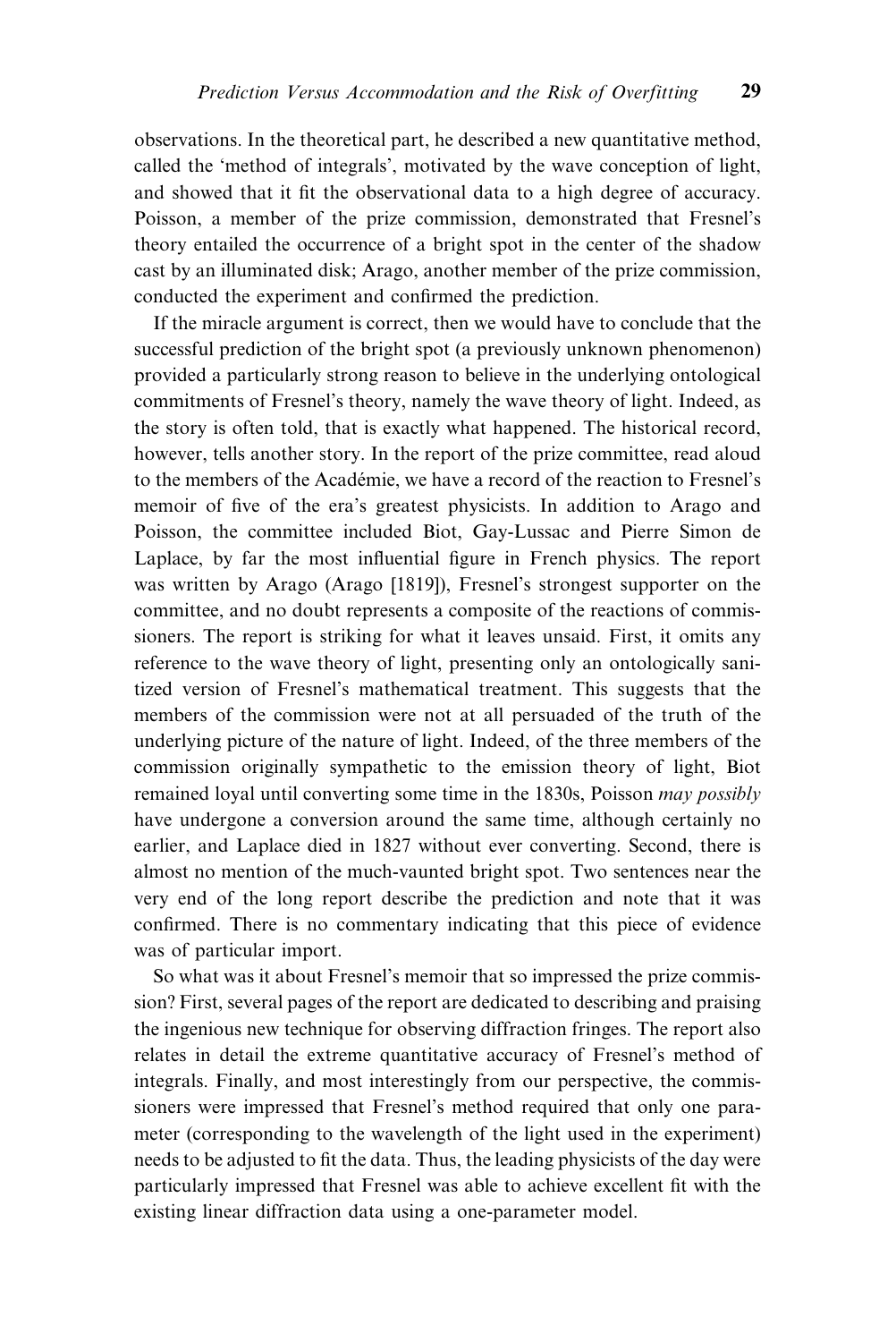Our account makes sense of the response of the commissioners. Since Fresnel was able to achieve such an excellent fit with the extant linear diffraction data using a model with only one free parameter, he could not have been overfitting that data. Since the main advantage afforded by the successful prediction of novel data is protection against overfitting, there was no reason to accord special status to the novel prediction in this case. Moreover, at least three of the commissioners were able to welcome an account of diffraction that could be expected to be predictively accurate while withholding belief in the entities postulated by that theory—waves in an optical medium.

# 10 Concluding comments

Annie found a model by accommodating the entire data set  $D$  (where  $D = D_1 \cup D_2$ ). Penny found a model by accommodating  $D_1$ , and then used that model to accurately predict  $D_2$ . This simple story may seem to show that Penny's theory is better than Annie's, but that conclusion is premature. How did Annie accommodate D and how did Penny accommodate  $D_1$ ? And how accurately did Penny's theory predict  $D_2$ ? The narrative about Annie and Penny leaves these details unspecified.

The following two-by-two table summarizes some of our main conclusions (Table 1). Accommodating data simply means using them to formulate a theory. Our table contrasts two strategies of accommodation—finding a theory that fits the data perfectly and finding a theory that balances the conflicting *desiderata* of fit-to-data and simplicity with the goal of maximizing predictive accuracy. The table also contrasts two data sets that might be accommodated—the whole data set D, or part of it,  $D<sub>1</sub>$ . We cite AIC as our method for balancing, but, as noted earlier, we use AIC in this way only for illustrative purposes; perhaps there are inference problems in which some other method would be preferable.

How might the models obtained by these four possible procedures be compared? We have suggested that historical information about the methods used is relevant only in so far as it elucidates the logical properties (including relational properties) of the models obtained. Accommodation by maximizing

|                          |                 | Accommodate | Accommodate<br>$D_i$ and<br>predict $D_2$ |    |
|--------------------------|-----------------|-------------|-------------------------------------------|----|
| How to accommodate data? | Maximize<br>Fit |             |                                           | П  |
|                          |                 | Λ           |                                           | Λ  |
|                          | Use $AIC$       | Ш           |                                           | IV |

Table 1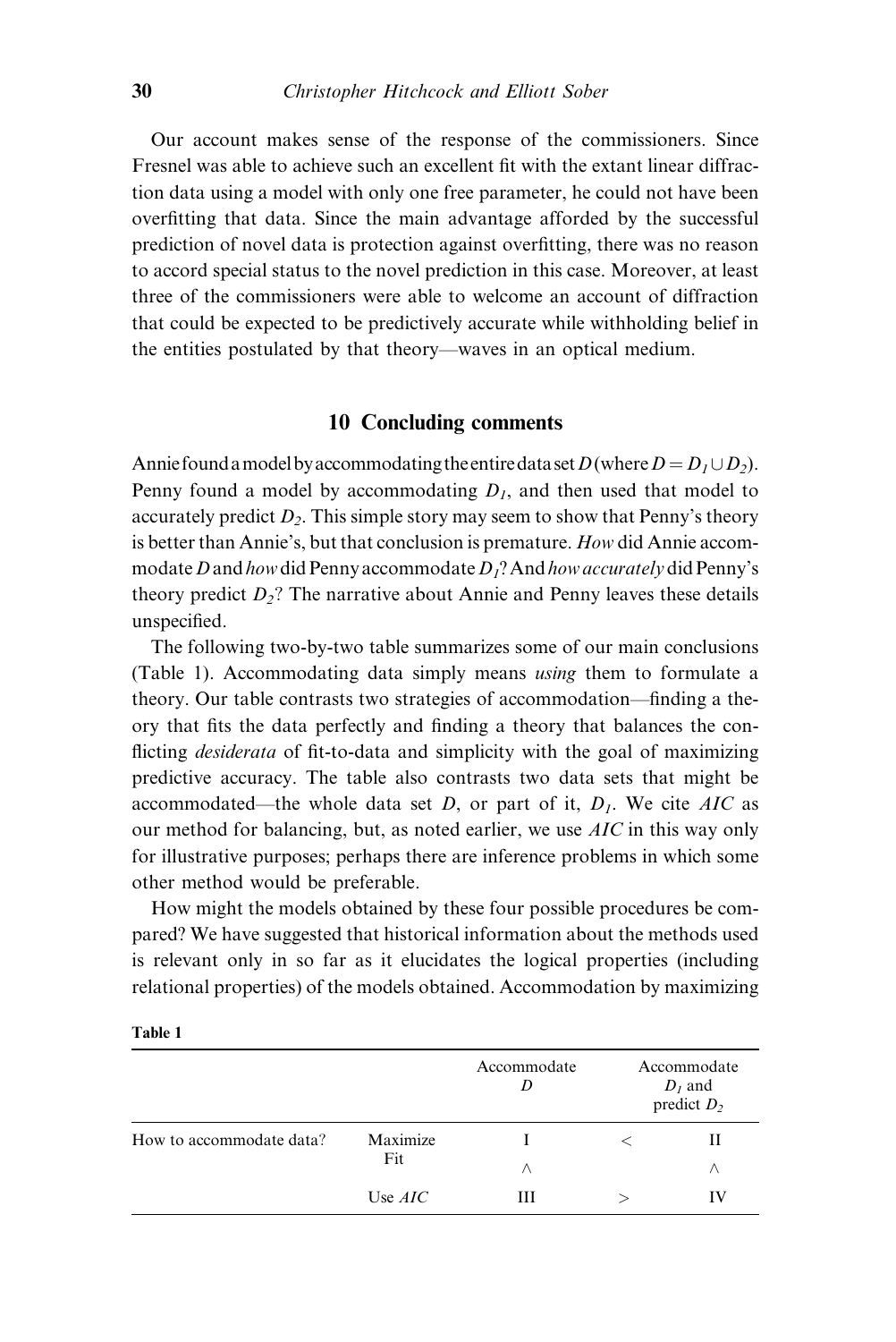fit relative to the entire data set  $D$  (strategy I) is bad because it tends to yield models that overfit the data. But there are two ways out of this difficulty, not just one. You can accommodate part of the data and then, with luck, successfully predict the remaining data. This is strategy II. Alternatively, you can follow strategy III and accommodate all of the data, but do so by using AIC. We hope that by now it is intuitive that both II and III are better strategies than I. But there are further questions that need to be addressed. How accurate must the predictions be for the model obtained by strategy II to be better than the model obtained by strategy I? And how can strategy II make sense at all, if it violates the Principle of Total Evidence? How is strategy IV related to the other three? And what criterion for evaluating models can be applied to the four models obtained by these four different procedures?

This last question is the key to answering the others. The analysis of Section 6 shows how AIC can be used to compare the models generated by the four strategies shown in the table. We know that the model recommended by strategy III will have the highest estimated predictive accuracy, relative to the entire data set D. This means that, in expectation, it can't be a worse model to use than the ones obtained by any of the other strategies. In particular, III is superior to I because the former balances simplicity against goodness-of-fit so as to avoid overfitting. The same point applies to the question of how strategies II and IV are related. Regardless of whether you're going to accommodate D or only  $D_1$ , you're better off using AIC than merely finding a model that fits the data perfectly. In comparing strategies III and IV, the Principle of Total Evidence asserts that we should find the best model by considering all the data available. For this reason, the model obtained by strategy III can't be worse, in expectation, than the model obtained by strategy IV.

Returning to strategies I and II, we note that there is certainly no rock-hard guarantee that strategy II will fare better than strategy I. When predicting new data, one is always at the mercy of mother nature. We argued in Section 6, however, that strategy II will fare better than strategy I so long as (i) the data set  $D_2$  predicted by strategy II is sufficiently large, and (ii) the predictions are sufficiently accurate, as measured by log-likelihood.

Notice that the ordering described in the Table has strategy I in a valley. Moving clockwise, we ascend to a single peak, which is the use of strategy III. Prediction is better than accommodation in the first row—when your method of accommodation is to find a model that fits the data perfectly. However, when you're using AIC, you are better off accommodating the more inclusive data set. There is, however, a feature of our account that is not made transparent by our table. The columns and rows are not independent of one another. Given a sufficiently good fit with data, the information that the entire data set was accommodated provides evidence that a model was chosen on the basis of maximal fit, whereas the information that the data  $D_2$  were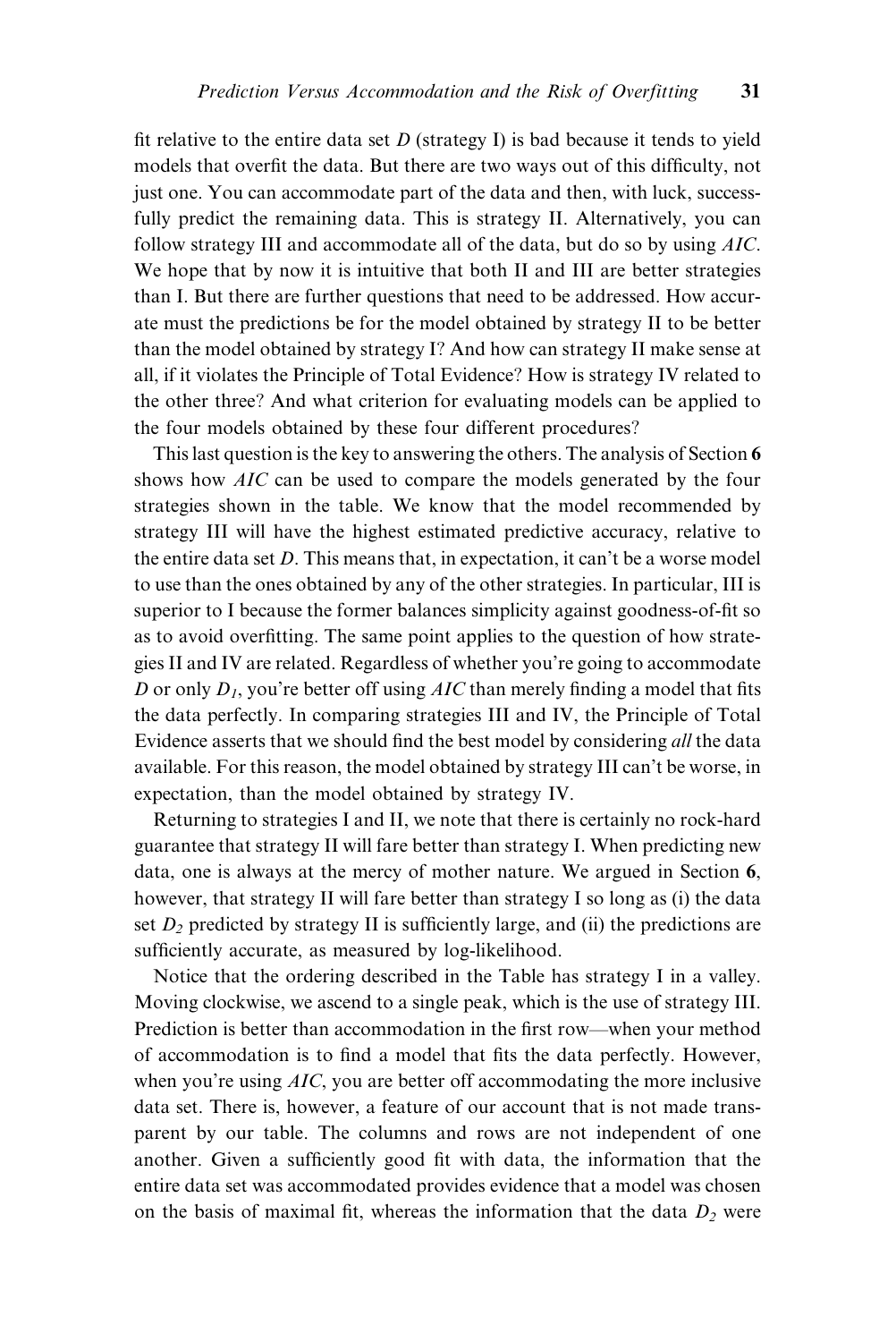successfully predicted provides evidence that simplicity was balanced against goodness-of-fit. Thus there is an evidential correlation between the first row and the first column, and between the second row and the second column.

#### Acknowledgements

We thank Jed Buchwald, Mark Colyvan, Ellery Eells, Malcolm Forster, Mathias Frisch, Alan Hájek, Matthias Hild, Brian Keeley, Peter Lipton, Cornelius Menke, Jim Woodward, John Worrall and an anonymous referee for useful discussion.

> Christopher Hitchcock Division of Humanities and Social Sciences California Institute of Technology Pasadena CA 91125 USA cricky@caltech.edu Elliott Sober Department of Philosophy Stanford University California CA94305 USA esober@stanford.edu

# References

- Akaike, H. [1973]: `Information Theory as an Extension of the Maximum Likelihood Principle', in B. Petrov and F. Csaki (eds), Second International Symposium on Information Theory, Budapest: Akademiai Kiado, pp. 267-81.
- Arago, F. [1819]: 'Rapport fait par M. Arago à l'Académie des Sciences, au nom de la Commission qui avait été chargée d'examiner les mémoires envoyés au concours pour le Prix de la diffraction', Annales de chimie et de physique, XI. Reprinted in Senarmont  $et \ al.$  (1866), pp. 229-46.
- Buchwald, J. [1989]: The Rise of the Wave Theory of Light: Optical Theory and Experiment in the Early Nineteenth Century, Chicago: University of Chicago Press.
- Burnham, K. and Anderson, D. [1998]: Model Selection and Inference: A Practical Information-Theoretic Approach, New York: Springer.
- Earman, J. and Janssen, M. [1993]: `Einstein's Explanation of the Motion of Mercury's Perihelion', in J. Earman, M. Janssen and J. D. Norton (eds), The Attraction of Gravitation: New Studies in the History of General Relativity, Boston: Birkhäuser, pp. 129-72.
- Edwards, A. [1972]: Likelihood, Cambridge: Cambridge University Press.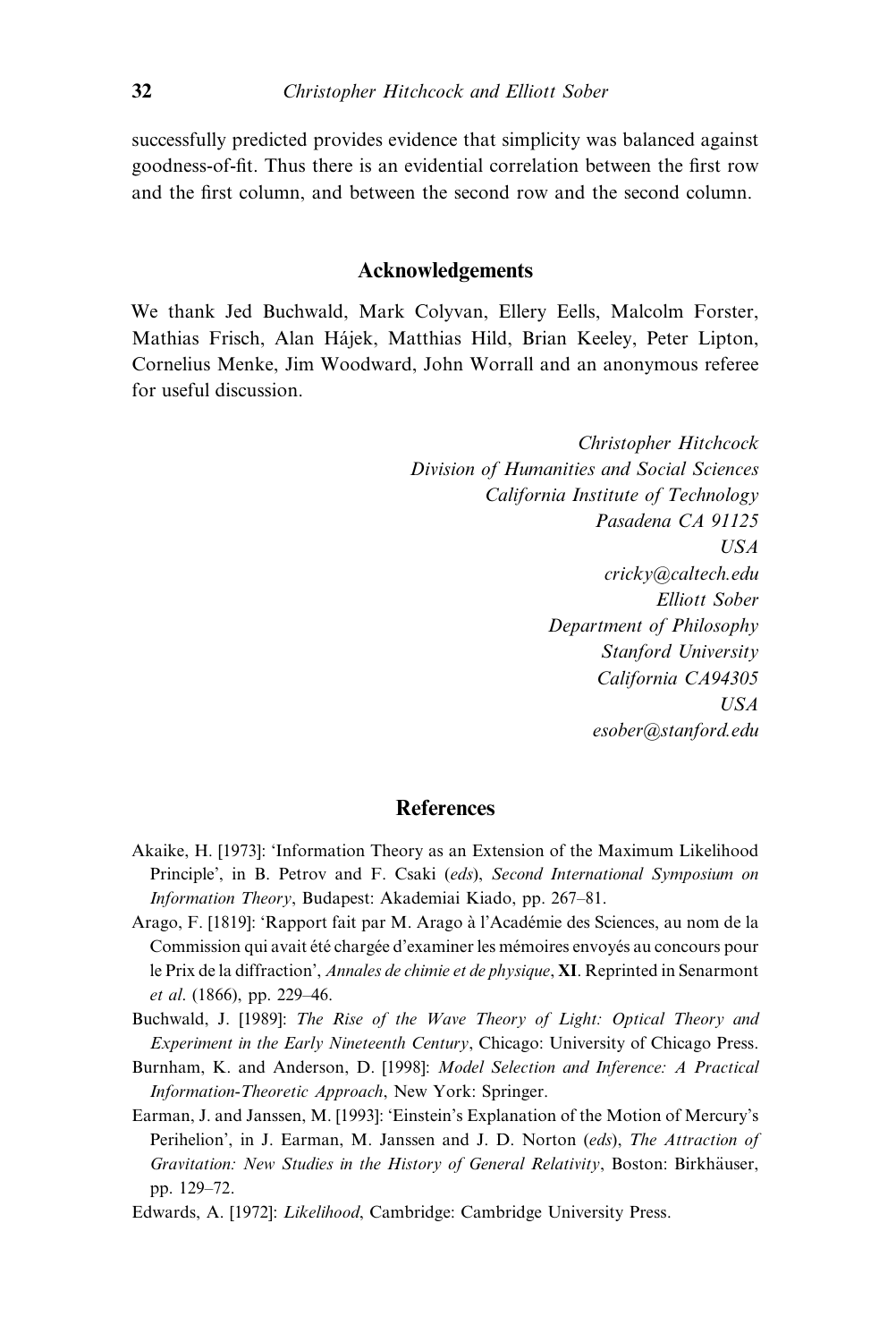- Forster, M. [1999]: 'Model Selection in Science—The Problem of Language Variance', British Journal for the Philosophy of Science,  $50$ , pp. 83-102.
- Forster, M. [2000]: `Key Concepts in Model Selection: Performance and Generalizability', Journal of Mathematical Psychology, 44, pp. 205-31.
- Forster, M. [2002]: 'Predictive Accuracy as an Achievable Goal in Science', *Philosophy* of Science, 69, pp. S124-S134.
- Forster, M. and Sober, E. [1994]: 'How to Tell when Simpler, More Unified, or Less Ad Hoc Theories will Provide More Accurate Predictions', British Journal for the Philosophy of Science,  $45$ , pp. 1-36.
- Fresnel, A. [1819]: 'Mémoire sur la diffraction de la lumière'. Reprinted in Senarmont et al.  $[1866]$ , pp. 247–382.
- Glymour, C. [1980]: Theory and Evidence, Princeton, NJ: Princeton University Press.
- Goodman, N. [1955]: Fact, Fiction and Forecast, Indianapolis, IN: Bobbs Merrill.
- Hempel, C. G. [1945]: 'Studies in the Logic of Confirmation', Mind, 54, pp. 1-26, 97-121. Reprinted in Aspects of Scientific Explanation, New York, NY: Free Press, 1965.
- Hempel, C. G. [1966]: Philosophy of Natural Science, Englewood Cliffs: Prentice-Hall.
- Horwich, P. [1982]: Probability and Evidence, Cambridge: Cambridge University Press.
- Howson, C. [1989]: 'Accommodation, Prediction, and Bayesian Confirmation Theory', in A. Fine and J. Leplin (eds), PSA 1988, Vol. 2, East Lansing, MI: Philosophy of Science Association, pp. 381–92.
- Howson, C. [1990]: `Fitting your Theory to the Facts: Probably Not Such a Bad Thing After All', in W. Savage (ed.), 1990, Minnesota Studies in the Philosophy of Science, Vol. 14: Scientific Theories, Minneapolis, MI: University of Minnesota Press, pp. 222-24.
- Lange, M. [2001]: `The Apparent Superiority of Prediction to Accommodation as a Side Effect: A Reply to Maher', British Journal for the Philosophy of Science, 52, pp. 575-88.
- Lakatos, I. [1968]: 'Changes in the Problem of Inductive Logic', in Lakatos (ed.), The Problem of Inductive Logic, Amsterdam: North-Holland, pp. 315-417.
- Leplin, J. [1997]: A Novel Defense of Scientific Realism, Oxford: Oxford University Press.
- Lipton, P. [1991]: *Inference to the Best Explanation*, London and New York: Routledge.
- Maher, P. [1988]: `Prediction, Accommodation, and the Logic of Discovery', in A. Fine and J. Leplin (eds), PSA 1988, Vol. I, East Lansing: Philosophy of Science Association, pp.  $273-85$ .
- Maher, P. [1990]: 'How Prediction Enhances Confirmation', in J. M. Dunn and A. Gupta (eds), Truth or Consequences: Essays in Honor of Nuel Belnap, Dordrecht: Kluwer, pp. 327–43.
- Mayo, D. [1991]: 'Novel Evidence and Severe Tests', Philosophy of Science, 58, pp. 523-52.
- Mayo, D. [1996]: Error and the Growth of Experimental Knowledge, Chicago, IL: University of Chicago Press.
- McQuarrie, A. and Tsai, C. [1998]: Regression and Time Series Model Selection, Singapore: World Scientific.
- Mill, J. S. [1843]: A System of Logic, London: George Routledge and Sons.